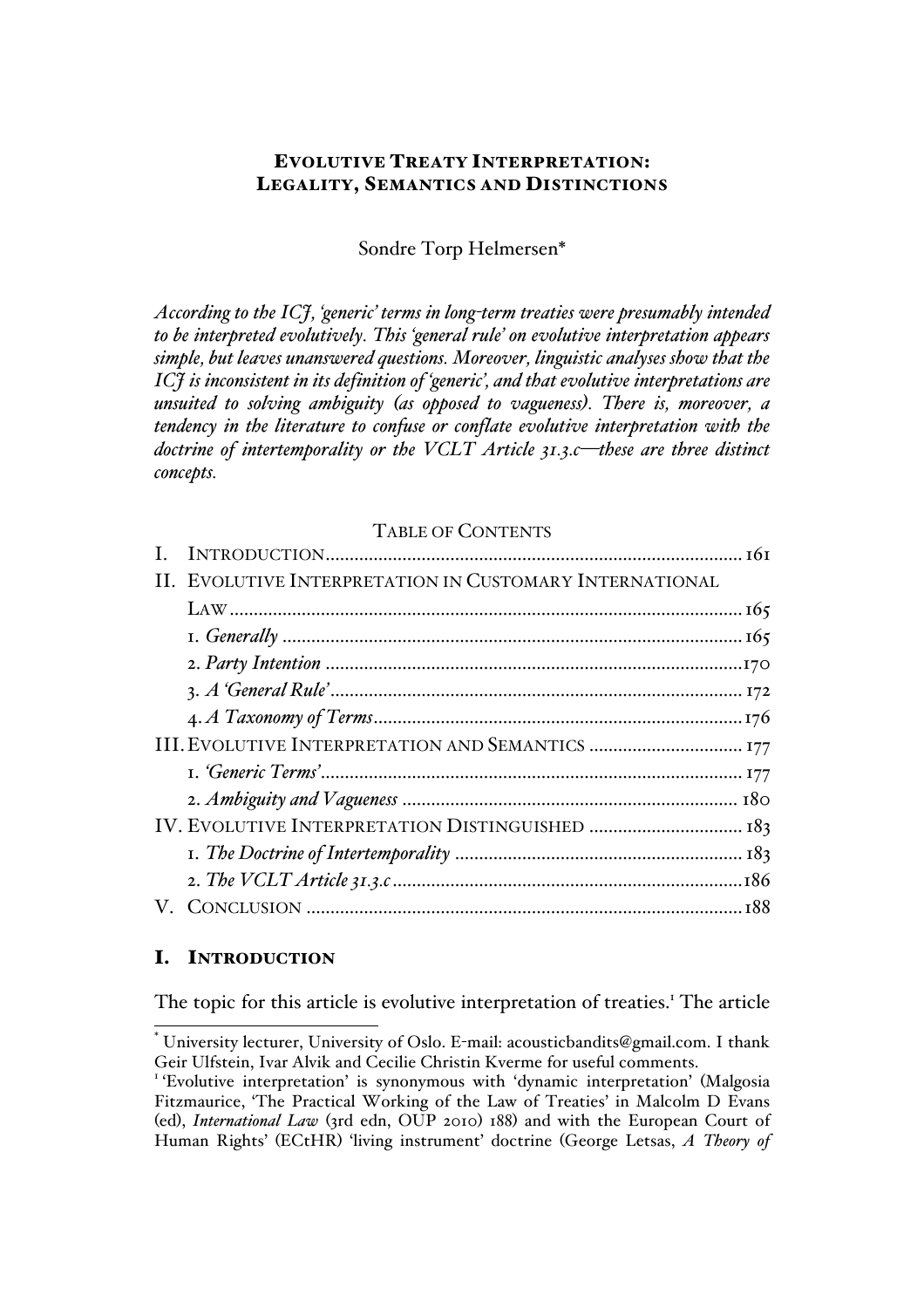aims both to clear up some confusion regarding the concept and its place in customary international law, and to contribute to our analytical understanding of it.

Apart from this introductory section, the article has four sections. The next section (2) aims to clarify the place of evolutive interpretation in customary international law, primarily through a fresh look at practice from the Permanent Court of International Justice and International Court of Justice (hereinafter the ICJ). The analysis ends in a taxonomy of three types of terms that must be treated differently. Section 3 explores the semantics of evolutive interpretation. The penultimate section  $(4)$ seeks to distinguish evolutive interpretation from similar or related concepts, by showing that it is neither the part of the 'doctrine of intertemporality' nor of the VCLT<sup>2</sup> Article 31.3.c. Section 5 is a conclusion.

First, a definition: An evolutive interpretation is an interpretation where a term is given a meaning that changes over time. <sup>3</sup> As with all interpretations, the evolutive *interpretation* of a term is distinct from its *application*. <sup>4</sup> A term that is applied to new circumstances while its meaning remains constant is not being interpreted evolutively. This also means that a change of mind is not an evolutive interpretation. In interpreting a term that is open to multiple interpretations, a court may choose one interpretation in one case, and then change its mind and prefer another in a later case. This way, the term's meaning can be said to have 'changed' over time. However, if the change is not prompted by an evolution

 $\overline{a}$ *Interpretation of the European Convention on Human Rights* (OUP 2007) 65). Pierre-Marie Dupuy, 'Evolutionary Interpretation of Treaties: Beyond Memory and Prophecy' in Enzo Cannizzaro (ed), *The Law of Treaties Beyond the Vienna Convention* (OUP 2011) 123 uses the term 'evolutionary interpretation', while Paul Tavernier, 'Relevance of the Inter-temporal Law', in James Crawford, Alain Pellet and Simon Olleson (eds), *The Law of International Responsibility* (OUP 2006) 400 also calls it 'progressive' interpretation. 'Evolutive' and 'evolutively' will be used in this article, the former as

an adjective, the latter as an adverb.<br><sup>2</sup> Vienna Convention on the Law of Treaties (adopted 23 May 1969, entered into

force 27 January 1980) 1155 UNTS 331 (VCLT). <sup>3</sup> See eg the Joint Dissenting Opinion in *Feldbrugge v. The Netherlands*, ECHR (1986) Series A, no 99, 266, para 24.

<sup>&</sup>lt;sup>4</sup>The two are about 'determining the meaning of a text', and the consequences of that determination, respectively, see Richard Gardiner, *Treaty Interpretation* (OUP 2008) 76, quoting the commentary of the '*Harvard Draft Convention on the Law of Treaties'* (in (1935) 29 Supplement to the AJIL 653, at 938). The distinction is perhaps sharper in theory than in practice; see Richard Gardiner, *Treaty Interpretation* (OUP 2008) 29 and Separate Opinion of Judge Shahabuddeen in *Applicability of the Obligation to Arbitrate under Section 21 of the United Nations Headquarters Agreement of 26 June 1947* (Advisory Opinion) [1988] ICJ Rep 12, 59.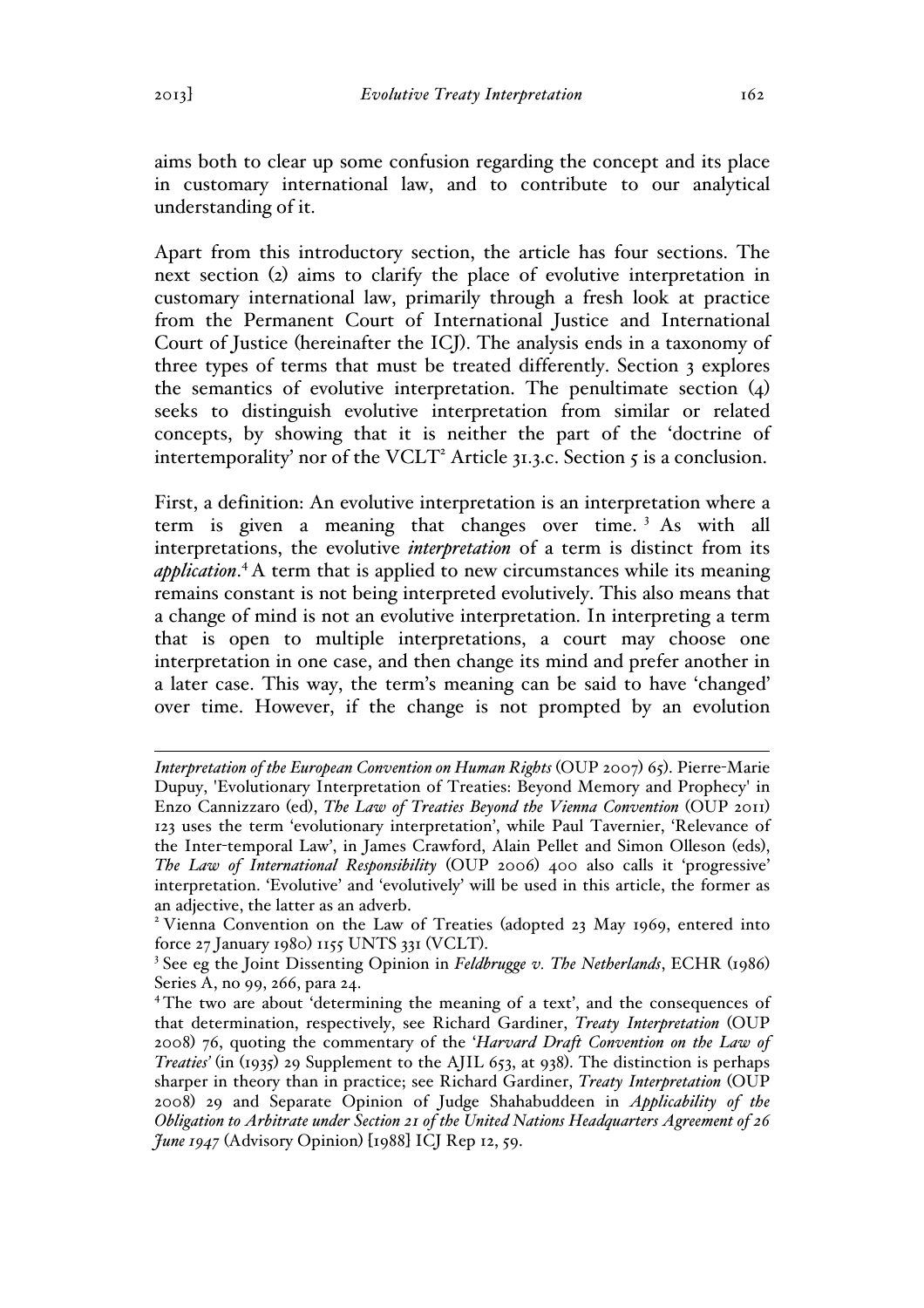intended by the parties, the interpretation is not evolutive. The term has not evolved; only the opinion of the court.

Normally, evolutive interpretations are made possible by evolution in the linguistic meaning of the interpreted term itself, independent of the interpretation.<sup>5</sup> However, a term does not have to evolve linguistically to be interpreted evolutively. Treaty interpretation is an inherently subjective process; if the parties intend a term to evolve, it is irrelevant whether it evolves linguistically as well. $<sup>6</sup>$ </sup>

The opposite of an evolutive interpretation can be called a 'static' interpretation (ie an interpretation where terms do not change their meaning over time).

When analysing the process of treaty interpretation, it is pertinent to distinguish between factors that may be invoked when interpreting treaties, methods of treaty interpretation, and the potential results of treaty interpretation. *Factors* are arguments used in the interpretive process.<sup>7</sup> They include the elements mentioned in the VCLT Article 31-33, eg ordinary meaning, context, object and purpose, subsequenct practice, and so on.<sup>8</sup> *Method* is a catch-all term for the approach used when interpreting treaties. <sup>9</sup> Customary international law prescribes a single, unified methodology,<sup>10</sup> of which directions on when and how to interpret

<sup>-&</sup>lt;br>5

<sup>&</sup>lt;sup>5</sup> This can be called 'evolving terms'.<br><sup>6</sup> Georg Ress, 'The Interpretation of the Charter' in Bruno Simma (ed), *The Charter of* the United Nations: A Commentary (2<sup>nd</sup> edn, OUP 2002) 23 defines evolutive interpretation as 'based on the linguistic usage of the term at the time of interpretation'. That is only fitting for terms that evolve linguistically.

<sup>7</sup> Called 'interpretive arguments' by Ole Kristian Fauchald, 'The Legal Reasoning of ICSID Tribunals – An Empirical Analysis' (2008) 19 EJIL301, 301-302 and 308, and 'means' by Ulf Linderfalk, 'Is the Hierarchical Structure of Articles 31 and 32 of the Vienna Convention Real or Not? Interpreting the Rules of Interpretation', in (2007) 54 Netherlands Intl L Rev 133, 135, and Mark E. Villiger, *Commentary on the 1969 Vienna Convention on the Law of Treaties* (Brill 2009) 435. The VCLT uses the word 'means' in art 32.

 $8$ As noted in note 24 below, the VCLT art 31-33 prescribes 'principles' (as opposed to rules) of treaty interpretation. The articles thus mention interpretive factors, and lay down principles regarding whether, when, and how these factors should be employed.

<sup>9</sup> Alexander Orakhelashvili, *The Interpretation of Acts and Rules in Public International Law* (OUP 2008) 309 apparently uses the term 'methods' about 'text, context, preparatory work, subsequent practice', ie what was defined as 'factors' above.

However, he also calls '[t]ext, context and object-and-purpose' 'factors' at <sup>310</sup>-311. <sup>10</sup> <sup>A</sup> traditional view has been that there are three 'methods' or 'schools' of interpretation; the 'textual', the 'teleological', and the 'purposive'; see eg ILC, *Yearbook of the International Law Commission 1966 Volume II* (United Nations 1966) 218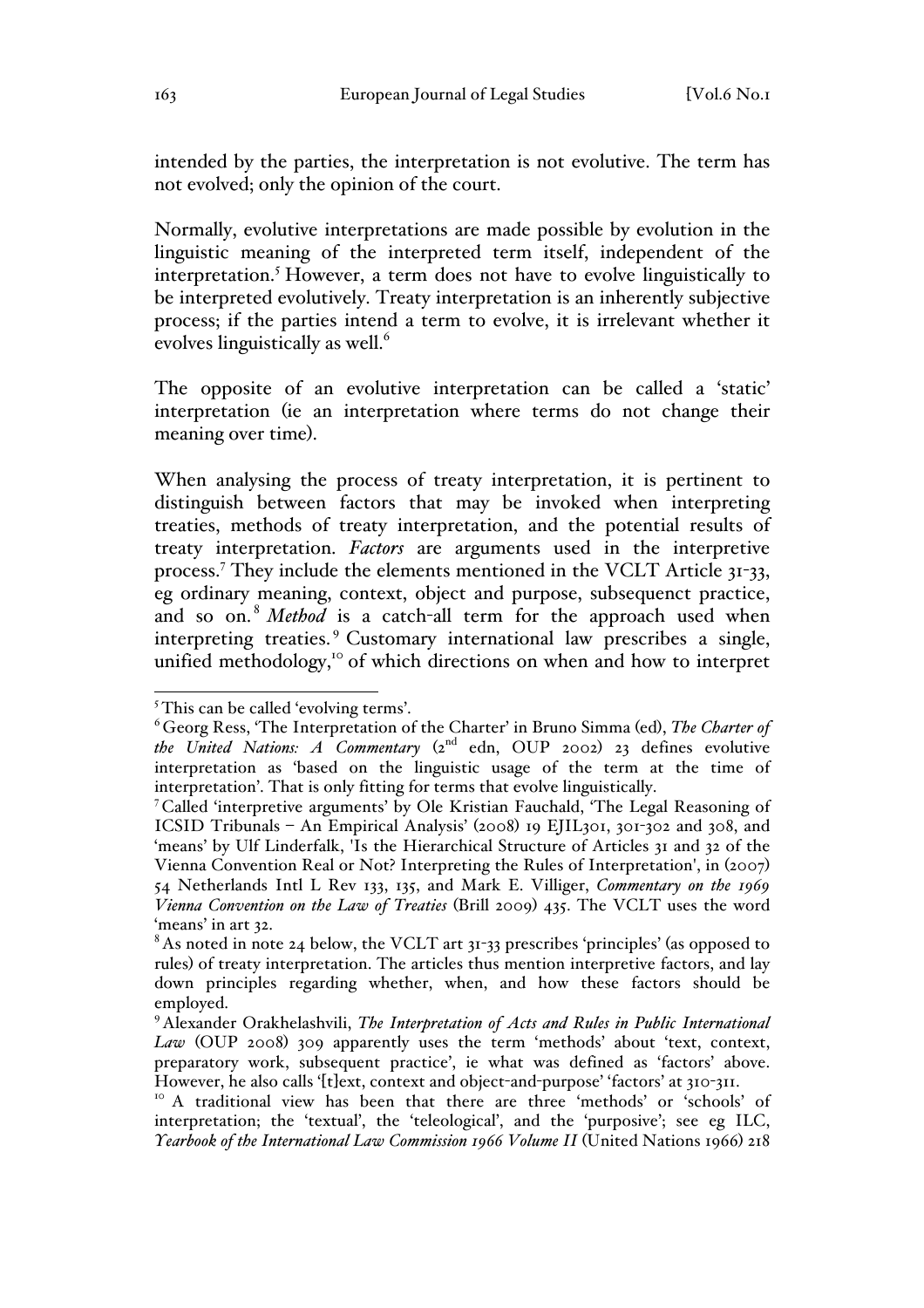evolutively is part. When a treaty term is interpreted evolutively, its content will evolve over time. This is a *result* of the interpretation. Other interpretive results include static interpretations, extensive or restrictive interpretations, and effective interpretations. Evolutive interpretations can be extensive, restrictive and/or effective, but are not inherently so.

Beyond the fact that all legal texts require interpretation, $<sup>II</sup>$  the evolutive</sup> variety has considerable practical importance. Treaties, once concluded, tend to remain (formally) static. Amendment is always possible, but can be difficult in practice.<sup>12</sup> At the same time, the reality that treaties operate in is in constant flux. Economic, political, cultural, and technological realities change. In many (if not most) fields, law must be flexible if it is to remain relevant and effective. Flexibility, in turn, has to be constantly balanced against stability, which is an important aspect of the rule of law.<sup>13</sup>

The problems that evolutive interpretation may alleviate are not restricted to international law; they apply universally to all legal systems. The concept is thus well known in domestic law.<sup>14</sup> There is nonetheless a difference between domestic and international law in that the legislative branches of most domestic governments are considerably more flexible

 para 2; Jeff Waincymer, *WTO Litigation: Procedural Aspects of Formal Dispute Settlement* (Cameron May 2002) 397-398; Fauchald (n 7) 315. Martin Dixon, *Textbook on International Law* (6<sup>th</sup> edn, OUP 2007) 71-72 adds 'the principle of effectiveness', while Villiger (n  $7)$  421-422 adds the 'historical' and 'logical' methods. The VCLT arts 31-33 nonetheless prescribe a single, unified methodology where text ('textual'), good faith, and object and purpose (part of 'teleology') are relevant factors when ascertaining the parties' intentions ('purposive' interpretation); see Robert Jennings and Arthur Watts (eds), *Oppenheim's International Law – Volume 1: Peace, Parts 2 to 4* (Longman 1992) 1272; Orakhelashvili (n 9) 310; Gardiner (n 4) 9-10; Villiger (n 7) 435; Isabelle Van Damme, *Treaty Interpretation by the WTO Appellate Body* (OUP 2009) 35- 36.

<sup>11</sup>Due to the inherent limits in language and the unpredictability and multitude of

reality; see HLA Hart, *The Concept of Law (2*<sup>nd</sup> edn, OUP 1994) 126.<br><sup>12</sup> Anthony Aust, *Modern Treaty Law and Practice (2*<sup>nd</sup> edn, CUP 200 <sup>12</sup> Anthony Aust, *Modern Treaty Law and Practice*  $(2^{nd}$  edn, CUP 2007) 262.

<sup>13</sup> Markus Kotzur, 'Intertemporal Law', *The Max Planck Encyclopedia of Public International Law* (January 2013 edn) <www.mpepil.com> accessed 28 April 2013, para 4.

<sup>14</sup> Søren C Prebensen, 'Evolutive Interpretation of the European Convention of Human Rights', in Paul Mahoney and others (eds), *Protection des droits de l'homme: la perspective européenne* (Carl Heymanns Verlag 2000) 1126. William N Eskridge Jr, *Dynamic Statutory Interpretation* (Harvard Universty Press 1994) writes about it from a US perspective. David Souter, 'Harvard University's 359th Commencement Address' (2010) 124 Harvard L Rev 429 gives the example of the United States Constitution's Equal Protection Clause being interpreted evolutively by the US Supreme Court between *Plessy v. Ferguson*, 163 U.S. 537 (1896) and *Brown v. Board of Education*, 347 U.S. 483 (1954).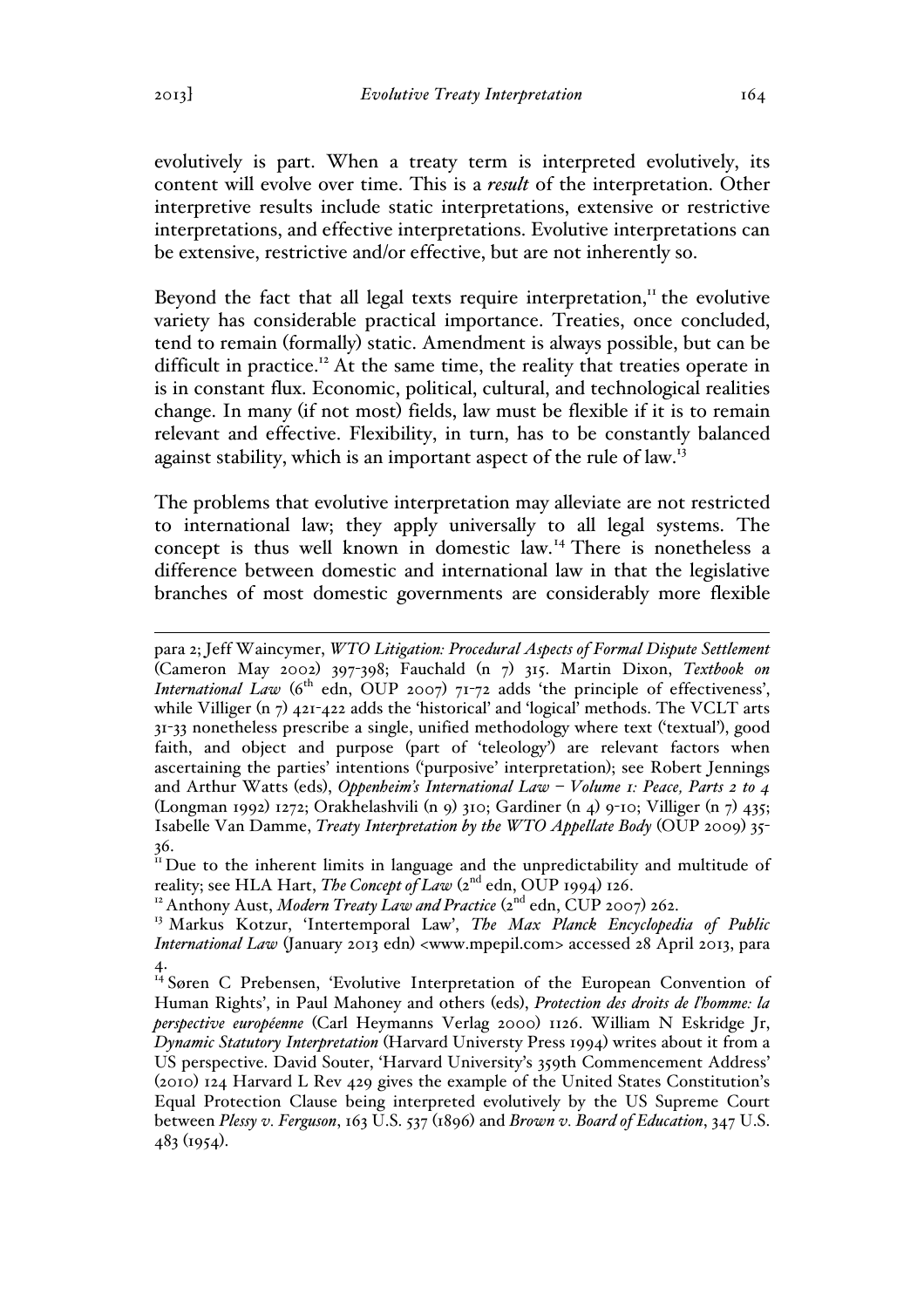and responsive in their legislating than States are in drafting and revising treaties. Since one function of evolutive interpretations is to allieviate the need for new rules to address present concerns, the need for (but not necessarily the prevalence of) evolutive interpretations is comparatively greater in the international sphere.

## II. EVOLUTIVE INTERPRETATION IN CUSTOMARY INTERNATIONAL LAW

#### 1. *Generally*

The goal is this section is to determine the place of evolutive interpretation in customary international law. This necessitates answering two questions: First, *when* (ie on what conditions) should terms be interpreted evolutively? Second, *how* (ie by what benchmarks) should the terms evolve?

Treaty interpretation is regulated by customary international law and (for its parties) the VCLT. As per the ICJ Statute<sup>15</sup> Article  $38.1 \text{h}$ ,<sup>16</sup> customary international law is found by examining state practice and establishing opinio juris.17 In practice, though, it is often difficult to pin down the exact content of customary international law,<sup>18</sup> especially in the indeterminate,<sup>19</sup> contested, <sup>20</sup> and loosely regulated <sup>21</sup> field of treaty interpretation. Therefore, proxies are useful to ascertaining its content.

<sup>&</sup>lt;sup>15</sup> Statute of the International Court of Justice (adopted 26 June 1945, entered into

force 24 October 1945) 33 UNTS 993 (ICJ Statute). 16Which, according to eg Jennings and Watts (eds) (<sup>n</sup> <sup>10</sup>) 24; Ian Brownlie, *Principles* of International Law (7<sup>th</sup> edn, OUP 2008) 5; Malcolm N Shaw, International Law (6<sup>th</sup> edn, OUP 2008) 70, reflects customary international law.

<sup>17</sup> *North Sea Continental Shelf* [1969] ICJ Reports 3, para 77.

<sup>18</sup> Martti Koskenniemi, *From Apology to Utopia: The Structure of International Legal Argument* (2<sup>nd</sup> edn, CUP 2005) 396.

<sup>19</sup> For example, Richard A Falk, *The Status of Law in International Society* (Princeton UP 1970) 372 has written that 'the interpretation of broad international agreement is operating in <sup>a</sup> largely indeterminate setting'. <sup>20</sup> Vaughan Lowe, *International Law* (OUP 2007) <sup>73</sup> notes that there are 'debates over

every step in the reasoning process that leads from a treaty text to the conclusion concerning its effects in a concrete case'.<br><sup>21</sup> Reflected in the fact that interpretation is sometimes said to be 'to some extent an

art, not an exact science', originally put forward in the ILC Draft Articles on the Law of Treaties with Commentaries, reproduced in ILC (n 10) 218, and discussed critically in eg Koskenniemi (n 18) 340-341 and Panos Merkouris, 'Introduction: Interpretation Is A Science, Is An Art, Is A Science' in Malgosia Fitzmaurice, Olufemi Elias and Panos Merkouris (eds), *Treaty Interpretation and the Vienna Convention on the Law of Treaties: 30 Years on* (Martinus Nijhoff 2010) 8-13.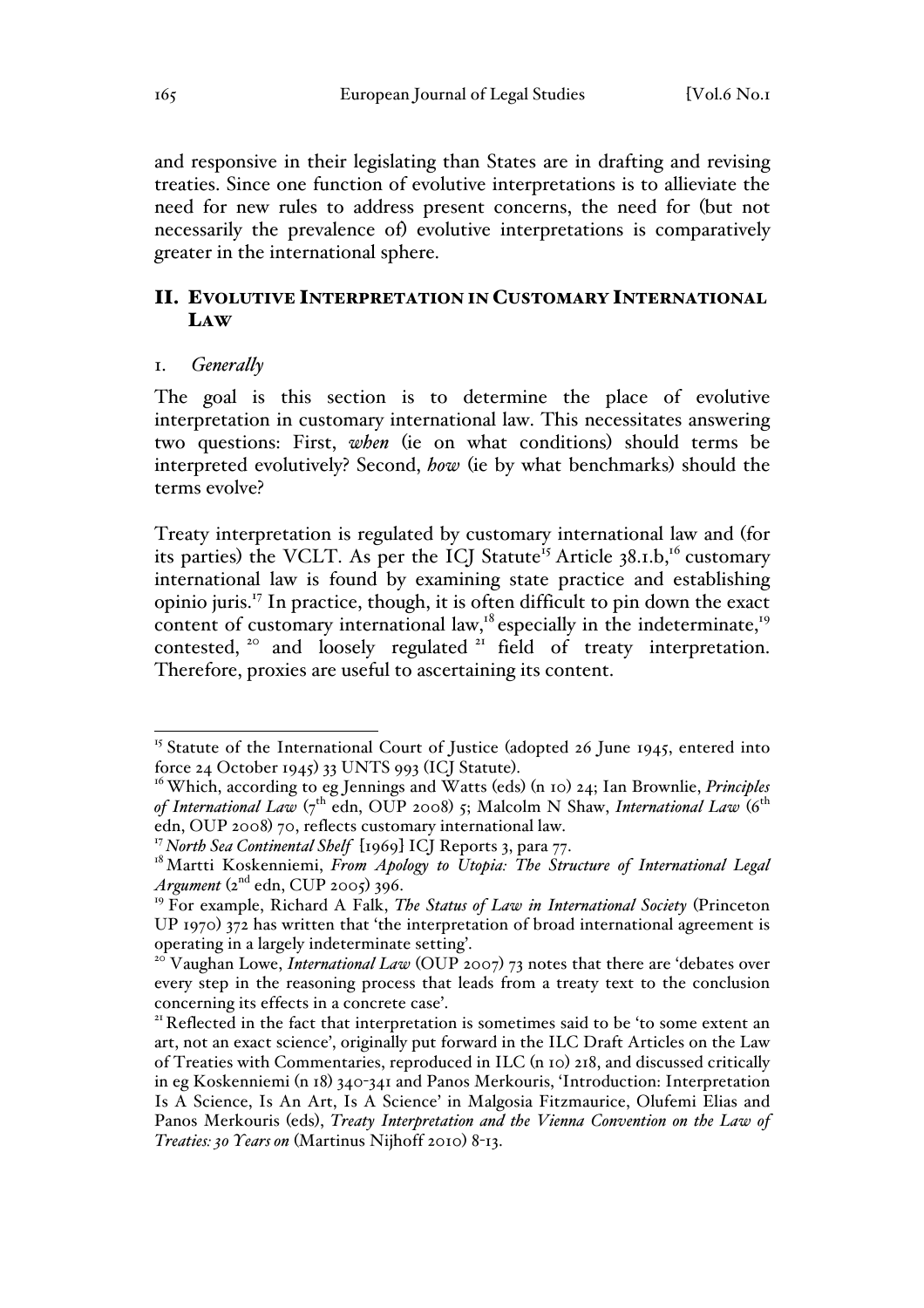With regards to treaty interpretation, the VCLT Articles 31-33 is a widely accepted proxy.<sup>22</sup> Its status as a proxy is not relevant to States that are parties to it, even though the underlying customary law still binds them<sup> $23$ </sup> Two other proxies are mentioned in the ICJ Statute Article 38.1.d: 'judicial decisions' and 'teachings of the most highly qualified publicists'.

The VCLT Articles  $31-33$  prescribe principles of treaty interpretation,<sup>24</sup> which permit evolutive interpretation. Terms' 'ordinary meaning' (Article 31.1) may change over time, and the VCLT does not determine whether it is the 'ordinary meaning' at the time of a treaty's conclusion or at the time of its interpretation that shall prevail. 'Good faith' and 'object and purpose' (Article 31.1) may require that a term is interpreted evolutively, and may affect how it evolves. A 'subsequenct agreement' (Article 31.3.a) may determine both whether a term should evolve as well as how it should evolve. The same is the true for 'subsequent practice' (Article 31.3.b)<sup>25</sup> and 'relevant rules of international law' (Article 31.3.c)<sup>26</sup>. Non-evolving terms may be given a 'special meaning' (Article 31.4) that nonetheless evolves. 'Preparatory works' and circumstances of a treaty's conclusion (Article 32)

<sup>&</sup>lt;sup>22</sup> See eg *Territorial Dispute (Libyan Arab Jamahiriya/Chad)* [1994] ICJ Reports 6, para 41; *Oil Platforms (Islamic Republic of Iran v. United States of America)* [1996] ICJ Reports 803, para 23.

<sup>23</sup> See *Military and Paramilitary Activities in and against Nicaragua (Nicaragua v. United States of America)* [1984] ICJ Reports 392, para 73 for the general point that customary international law can still bind the parties to a treaty codifying it.

<sup>&</sup>lt;sup>24</sup> As opposed to 'rules'. Principles 'do not set out legal consequences that follow automatically', whereas rules are 'applicable in an all-or-nothing fashion' (Ronald Dworkin, *Taking Rights Seriously* (Duckworth 1978) 24-25). Even though the VCLT art 31 itself uses the word 'rule', the VCLT arts are sufficiently flexible to make 'principles' (or even 'means') a more appropriate word (see Gardiner (n 4) 36-38; Van Damme (n 10) 35). More generally, the notion of strict 'rules' of interpretation is theoretically problematic; as George Letsas, 'Strasbourg's Interpretive Ethic: Lessons for the International Lawyer' (2010) 21 EJIL 509, 534 observes, 'no treaty can tell us

how to interpret treaties'.<br><sup>25</sup> The potential interaction between evolutive interpretation and subsequent practice has been noted in ILC, 'Report on the Work of its Sixty-Third Session' (26 April to 3 June and 4 July to 12 August 2011), UN Doc A/66/10, at 283, which states that '[e]volutionary interpretation is a form of purpose-oriented interpretation that is given direction by subsequent practice in a narrower and a wider sense (specific practice of states parties, as well as other developments in international relations or society)'. This does not explicitly distinguish between subsequent practice establishing *whether* or *how* terms shall interpreted evolutively. The relationship between the two concepts is explained in detail by Julian Arato, 'Subsequent Practice and Evolutive Interpretation: Techniques of Treaty Interpretation over Time and Their Diverse Consequences' (2010) 9 L and Practice of Intl Courts and Tribunals 443.

 $26$  See s 4.2 below for a more detailed description of the relationship between evolutive interpretation and the VCLT art 31.3.c.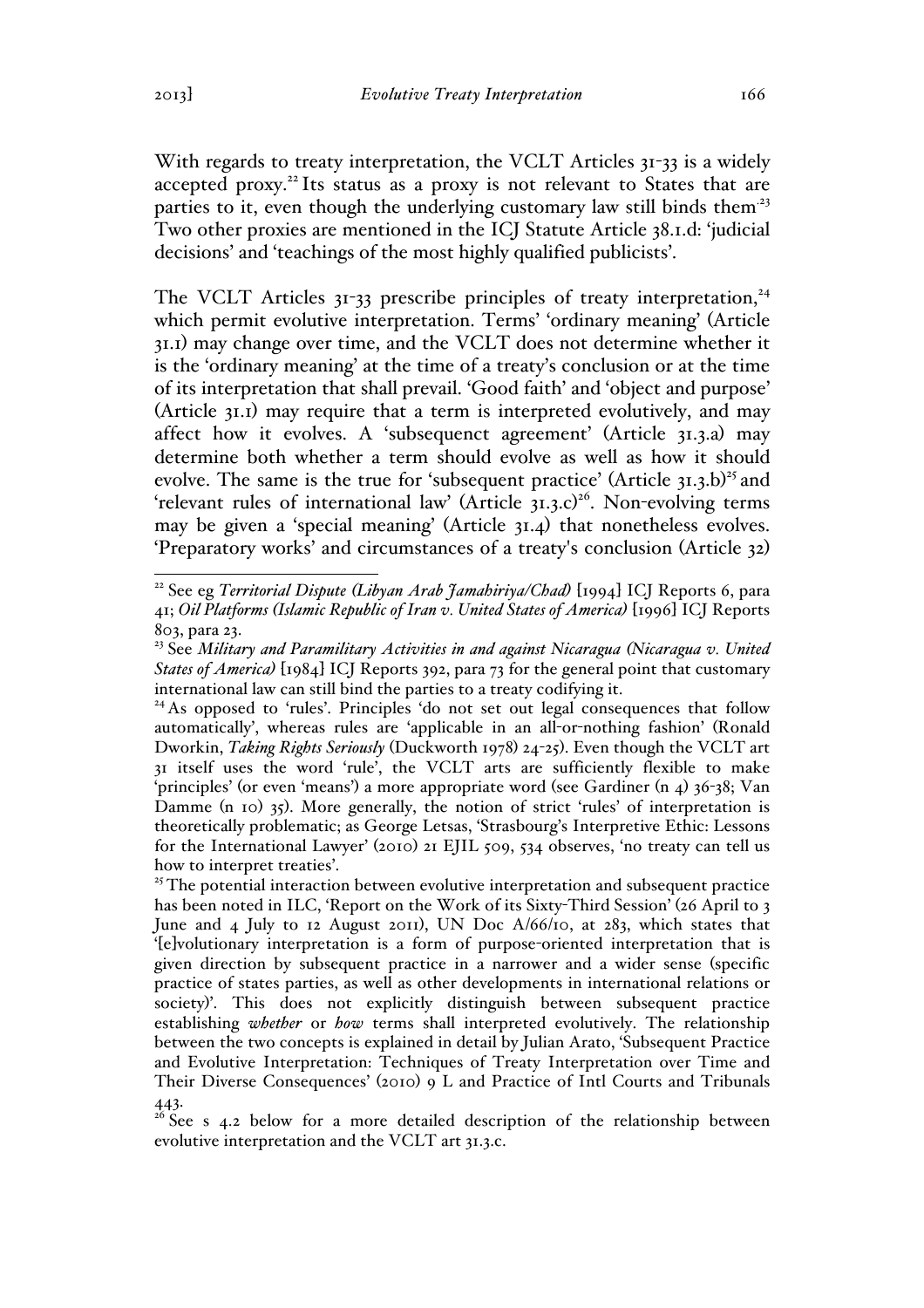may support an evolutive interpretation. Beyond permitting evolutive interpretations, however, the VCLT Articles 31-33 provide limited guidance.

Evolutive interpretations are found in 'decisions' from various international tribunals. Since first appearing in the *Tyrer*<sup>27</sup> judgement, it has become a 'key theme' in the jurisprudence of the European Court of Human Rights (interpreting the ECHR<sup>28</sup>).<sup>29</sup> It has also been used by the European Court of Justice,<sup>30</sup> the Inter-American Court of Human Rights,<sup>31</sup> the UN Human Rights Committee,<sup>32</sup> the International Tribunal for the Law of the Sea,<sup>33</sup> in at least one arbitration,<sup>34</sup> and in two reports from the WTO Appellate Body.<sup>35</sup>

The ICJ has used evolutive interpretations in the 1970 *Namibia* advisory opinion,36 the 1978 *Aegean Sea* judgement,<sup>37</sup> and the 2009 *Dispute Regarding Navigational and Related Rights* judgement.<sup>38</sup> The concept may also have featured in three other cases: The first is *Nationality Decrees Issued in Tunis*

 <sup>27</sup>*Tyrer v. The United Kingdom* (1978) Series A no 26, para 31.

<sup>&</sup>lt;sup>28</sup> Convention for the Protection of Human Rights and Fundamental Freedoms (adopted 4 November 1950, entered into force 3 September 1953) 213 UNTS 222

<sup>(</sup>ECHR). <sup>29</sup> Robin CA White and Clare Ovey, *Jacobs, White & Ovey. The European Convention on Human Rights* (5 th edn, OUP 2010) 64.

<sup>30</sup> Case 283/81, *Srl CILFIT and Lanificio di Gavardo SpA v Ministry of Health* [1982] ECR 3415, para 20.

<sup>&</sup>lt;sup>31</sup> The Right to Information on Consular Assistance in the Framework of the Guarantees of the due Process of Law, Advisory Opinion, OC-16, Inter-American Court of Human Rights Series A No 16 ( 1 October 1999), para 114.

<sup>32</sup>*Roger Judge v. Canada*, Human Rights Committee, Communication No. 829/1998, U.N. Doc. CCPR/C/78/D/829/1998 (2003), para 10.3.

<sup>33</sup>*Responsibilities and obligations of States sponsoring persons and entities with respect to activities in the Area,* Seabed Disputes Chamber of the International Tribunal for the Law of the Sea, Advisory Opinion (1 February 2011) ITLOS/Case 17, para 117.

<sup>34</sup> *Iron Rhine, Arbitration (Belgium v. The Netherlands)* (2005) para 79.

<sup>35</sup>WTO, *United States – Import Prohibition of Certain Shrimp and Shrimp Products – Report of the Appellate Body* (22 October 2001) WT/DS58/AB/R, para 130 and WTO, *China – Measures Affecting Trading Rights and Distribution Services for Certain Publications and Audiovisual Entertainment Products – Report of the Appellate Body* (21 September 2009)  $WT/DS<sub>363</sub>/AB/R$ , para 397.

<sup>36</sup> *Legal Consequences for States of the Continued Presence of South Africa in Namibia (South West Africa) notwithstanding Security Council Resolution 276 (1970)*, [1971] ICJ Reports 16, para 53.

<sup>37</sup> *Aegean Sea Continental Shelf* [1978] ICJ Reports 3, para 77.

<sup>38</sup> *Dispute regarding Navigational and Related Rights (Costa Rica v. Nicaragua)* [2009] ICJ Reports 213, para 64-66.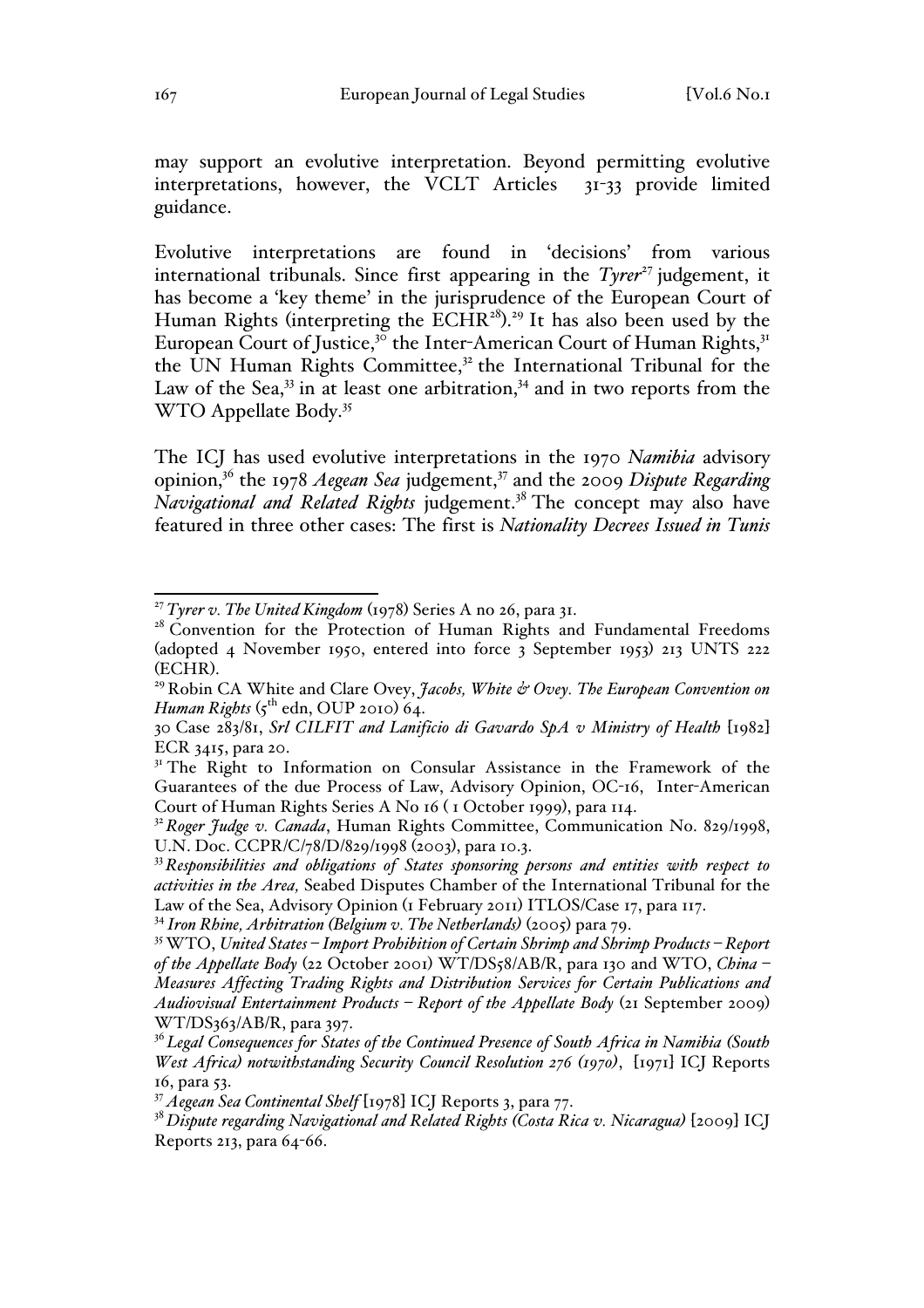*and Morocco*39, where the Court held that whether a matter is 'solely within the domestic jurisdiction' of a party is 'essentially relative' and depends 'upon the development of international relations'.<sup>40</sup> The second is *Aegean Sea*, in which the Court called the term 'rights' a 'generic term', noting that it should 'evolve in meaning' in accordance with 'the development of international relations'. <sup>41</sup> Finally, in *Gabcikovo-Nagymaros* <sup>42</sup> , the Court labelled certain treaty provisions 'evolving', found that 'the Treaty is not static, and is open to adapt to emerging norms of international law', and that 'current standards' of environmental protection should be taken into  $account.<sup>43</sup>$ 

There are also examples of tribunals using explicitly static interpretations; see eg the ICJ's *Land and Maritime Boundary between Cameroon and Nigeria<sup>44</sup>* case, and the *Laguna del desierto45* and *Decision regarding delimitation of the border between Eritrea and Ethiopia<sup>46</sup>* arbitrations.

Evolutive interpretation is also recognized by 'publicists', who tend to emphasize the concepts,  $47$  terms,  $48$  objects and purposes,  $49$  or intentions<sup>50</sup>

 <sup>39</sup> *Nationality Decrees Issued in Tunis and Morocco on Nov. 8th, <sup>1921</sup>*, PCIJ Rep Series B,  $No<sub>4</sub>$ 

<sup>40</sup> *Nationality Decrees Issued in Tunis and Morocco* (n 39) 24. However, 'domestic jurisdiction' is not prone to change over time in the way that 'sacred trust', 'territorial status', and '*comercio*' have; 'domestic jurisdiction' means the same today as it did in 1923.

*<sup>41</sup>Aegean Sea* (n 37) para 78. Similarly to 'domestic jurisdiction', though, 'rights' is a term that cannot be said to change its meaning over time. New rights are created and old rights cease to exist, but they are all 'rights' in the original meaning of the term. (Hugh Thirlway, 'The Law and Procedure of the International Court of Justice 1960– 1989 Part One' (1989) 60 BYBIntlL 1, 141 makes a similar point.)

<sup>42</sup> *Gabcikovo-Nagymaros Project (Hungary/Slovakia)* [1997] ICJ Reports 7.

<sup>43</sup> *Gabcikovo-Nagymaros* (n 42) paras 112 and 140. This was (perhaps arguably) not an instance of evolutive interpretation by the Court; it merely recommended the parties to take current environmental standards into account when renegotiating the treaty (Dupuy (n 1) 129-130). Judge Bedjaoui interpreted the three articles evolutively; see para 17 of his Dissenting Opinion.

<sup>44</sup> *Land and Maritime Boundary between Cameroon and Nigeria (Cameroon v. Nigeria: Equatorial Guinea intervening)* [2002] ICJ Reports 303, para 159.

<sup>45</sup>*Case concerning a boundary dispute between Argentina and Chile concerning the delimitaion [*sic*] of the frontier line between boundary post 62 and Mount Fitzroy,* Reports of International Arbitral Awards volume XXII 3-149, para 130.

<sup>46</sup>*Decision regarding delimitation of the border between Eritrea and Ethiopia*, Reports of International Arbitral Awards volume XXV 83, para 3.5.

 $47$  Jennings and Watts (eds) (n 10), at 1282.

<sup>&</sup>lt;sup>48</sup> Eduardo Jiménez de Aréchaga, 'International Law in the Past Third of a Century' (1979) 159 *Recueil des Cours* 1, 49; Ian Sinclair, *The Vienna Convention on the Law of Treaties* (2 nd edn, Manchester UP 1984) 140.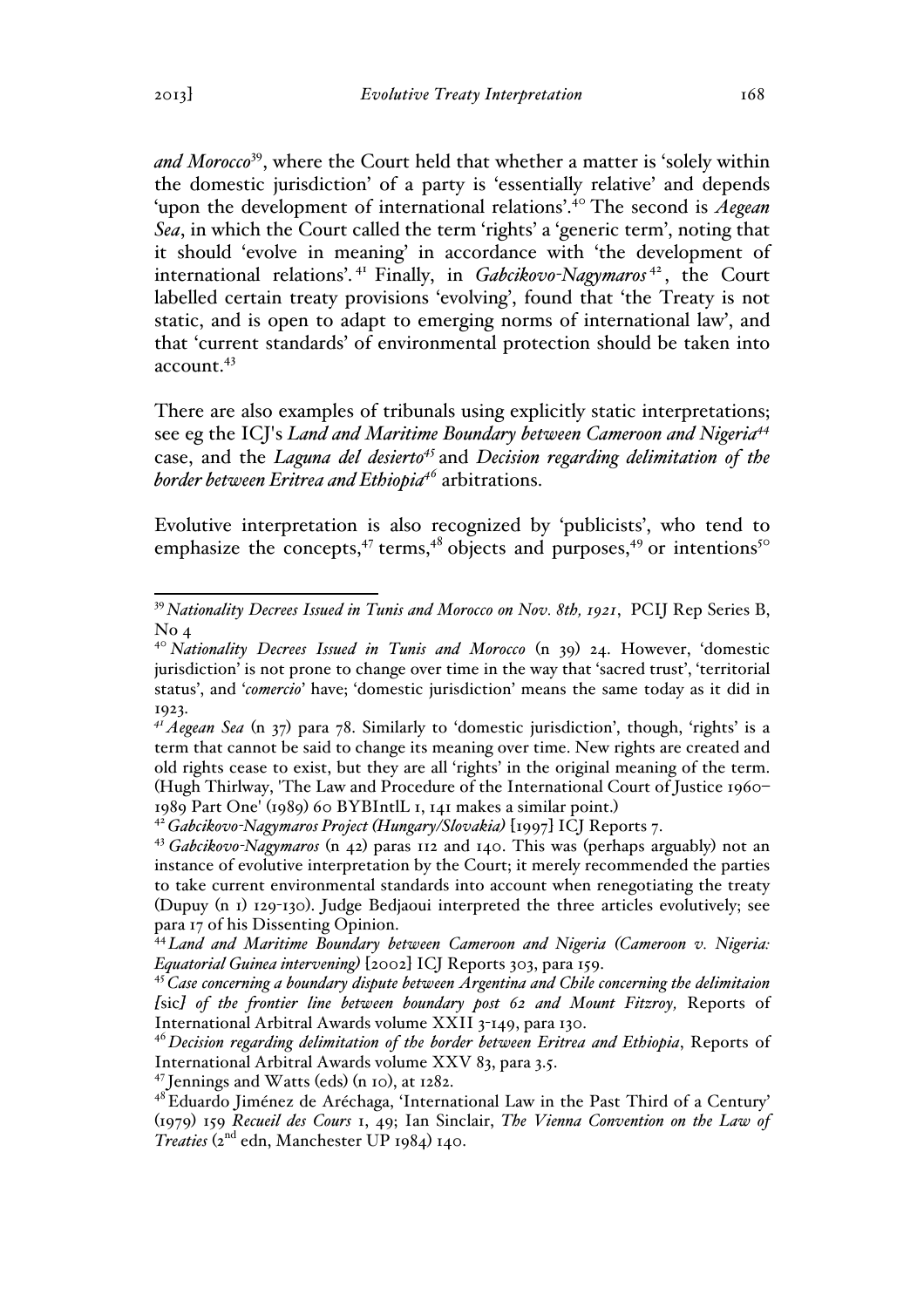of a treaty as the basis for evolution. There have also been dissenting voices; evolutive interpretation has been called 'one of the most contentious, disputed and discussed issues in treaty interpretation',<sup>51</sup> and its compatibility with the VCLT Articles 31-33 (and thus with customary international law) has been questioned.<sup>52</sup> The methodologies of tribunals have been criticized,<sup>53</sup> as has the normative soundness of the concept.<sup>54</sup>

The rest of this section will focus on ICJ decisions. These are (purportedly) the best proxy for the content of customary international law.<sup>55</sup> Moreover, unlike other tribunals, the ICJ has offered both generalized and relatively detailed instructions on when to use evolutive interpretations.

<sup>53</sup> See eg Martin Dawidowicz, 'The Effect of the Passage of Time on the Interpretation of Treaties: Some Reflections on Costa Rica V. Nicaragua' (2011) 24 Leiden J Intl L 201, 221-222; Thirlway (n 41) 137 and 142; Duncan French, 'Treaty Interpretation and the Incorporation of Extraneous Legal Rules' (2006) 55 *ICLQ* 281, 296-300.

 <sup>49</sup> Rudolf Bernhardt, 'Evolutive Treaty Interpretation, Especially of the European Convention on Human Rights', in (1999) 42 German YB Intl L 11, 16-17.

<sup>50</sup> Frank Engelen, *Interpretation of Tax Treaties under International Iaw: A Study of Articles 31, 32 and 33 of the Vienna Convention on the Law of Treaties and Their Application to Tax Treaties* (IBFD 2004) 285-286; Bruno Simma and Theodore Kill, 'Harmonizing Investment Protection and International Human Rights: First Steps Towards a Methodology' in Binder and others (eds), *International Investment Law for the 21st Century: Essays in Honour of Cristoph Schreuer* (OUP 2009) 694; Dupuy (n 1) 126.  $51$  M Fitzmaurice (n I), at 188.

<sup>52</sup> John H Jackson, *Sovereignty, the WTO, and Changing Fundamentals of International Law* (CUP 2006) 187; Petros C Mavroidis, 'No Outsourcing of Law? WTO Law as Practiced by WTO Courts' (2008) 102 *AJIL* 421, 445. Jackson, however, seems to be caught in a false dichotomy between 'originalism' and 'living document' views, not taking into account that an original intention may be for a text to evolve.

<sup>54</sup> Antonin Scalia, 'Common-Law Courts in a Civil-Law System: The Role of United Stated Federal Courts in Interpreting the Constitution and Laws' in Amy Gutmann (ed) *A matter of Interpretation: Federal Courts and the Law* (Princeton UP 1997) 44-45 argues that what he labels 'evolutionism' (in the context of United States constitutional law) is 'not a practicable constitutional philosophy' since there is 'no chance of agreement, upon what is to be the guiding principle of the evolution'. However, the chance of agreement on 'present meaning' as the guiding principle of evolution should be no less than the chance of agreement of 'historic meaning' as the guiding principle of static interpretation. What a term meant in the past is no more objectively ascertainable than what it means now.

<sup>55</sup> See eg Hersch Lauterpacht, *The Development of International Law by the International Court* (Stevens & Sons 1958) 22; Rosalyn Higgins, *Problems & Process: International Law and How We Use It* (OUP 1994) 202; Alain Pellet, 'Article 38' in Andreas Zimmermann, Christian Tomuschat, and Karin Oellers-Frahm (eds), *The Statute of the International Court of Justice: A Commentary* (OUP 2006) 789-790. There are also dissenting voices; see eg Jörg Kammerhofer, 'Alexander Orakhelashvili. The Interpretation of Acts and Rules in Public International Law' (2009) 20 EJIL 1282.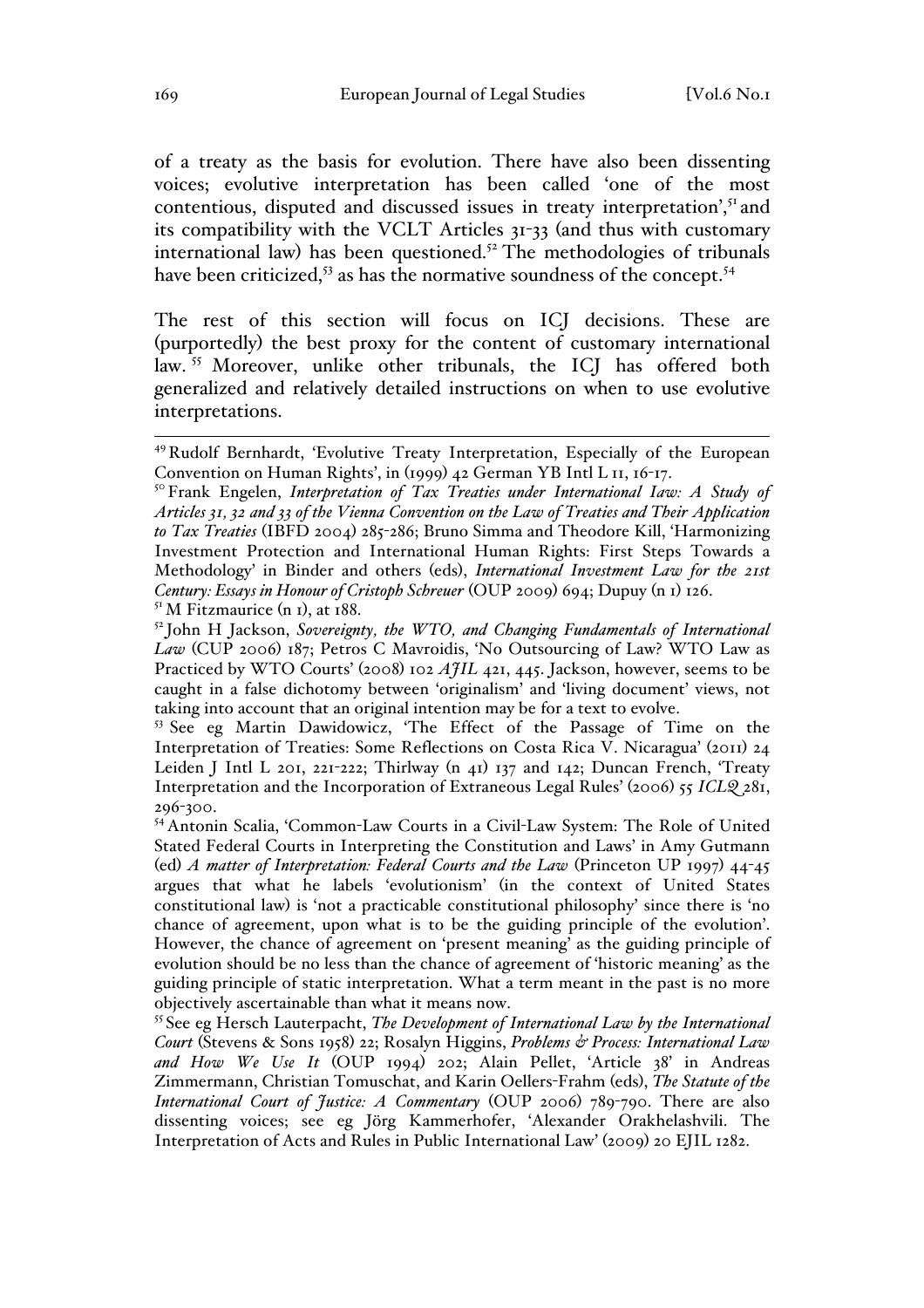### 2. *Party Intention*

All evolutive interpretations by the ICJ have – at least *prima facie* – been prompted by the intentions of the treaty parties.

In *Namibia*, the Court was asked to clarify the legal consequences of South Africa's continued presence in Namibia, after South Africa's mandate to administer the territory was terminated in 1966. To do this, the Court had to interpret Article 22 paragraph 1 of the Covenant of the League of Nations $\bar{5}^6$ . The Court held that the terms 'the strenuous conditions of the modern world', 'the well-being and development of such peoples', and 'sacred trust' 'were not static, but were by definition evolutionary'.<sup>57</sup> The Court noted 'the primary necessity of interpreting an instrument according to the intentions of the parties at the time of its conclusion', and found that the parties must 'be deemed to have accepted' the evolution, $5<sup>8</sup>$ in the absence of decisive evidence to the contrary. This meant that South Africa's obligations towards the Namibian people (under the 'sacred trust') were affected by 'changes which have occurred' since the drafting of the Covenant.<sup>59</sup> These led the Court to conclude that 'the ultimate objective of the sacred trust was the self-determination and independence of the peoples concerned', 60 even though this right of independence was not a reality – and perhaps not even contemplated – when the Covenant was drafted.

The *Aegean Sea* case sprang out of the Aegean Dispute between Greece and Turkey. Greece had requested the Court to rule in a dispute over the continental shelf boundary between the two States. The Court eventually found that it was without jurisdiction to decide the matter. The result hinged on the interpretation of a reservation in Greece's instrument of  $\frac{1}{2}$  accession to the General Act<sup>61</sup>. The reservation excluded 'disputes concerning questions which by international law are solely within the domestic jurisdiction of States, and in particular disputes relating to the territorial status of Greece, including disputes relating to its rights of sovereignty over its ports and lines of communication'.<sup>62</sup> One of Greece's arguments was that at the time when the General Act was drafted (1928),

 $56$  The Covenant of the League of Nations (adopted 28 June 1919, entered into force 10 January 1920) 225 CTS 195.

<sup>57</sup> *Namibia* (n 36) para 53.

 $58$  ibid para 53.

<sup>59</sup> ibid para 53.

 $60$  ibid para 53.

<sup>&</sup>lt;sup>61</sup> General Act for the Pacific Settlement of International Disputes (adopted 26 September 1928, entered into force 16 August 1929) 93 LNTS 344 (General Act). <sup>62</sup> Cited in *Aegean Sea* (n 37) para 48.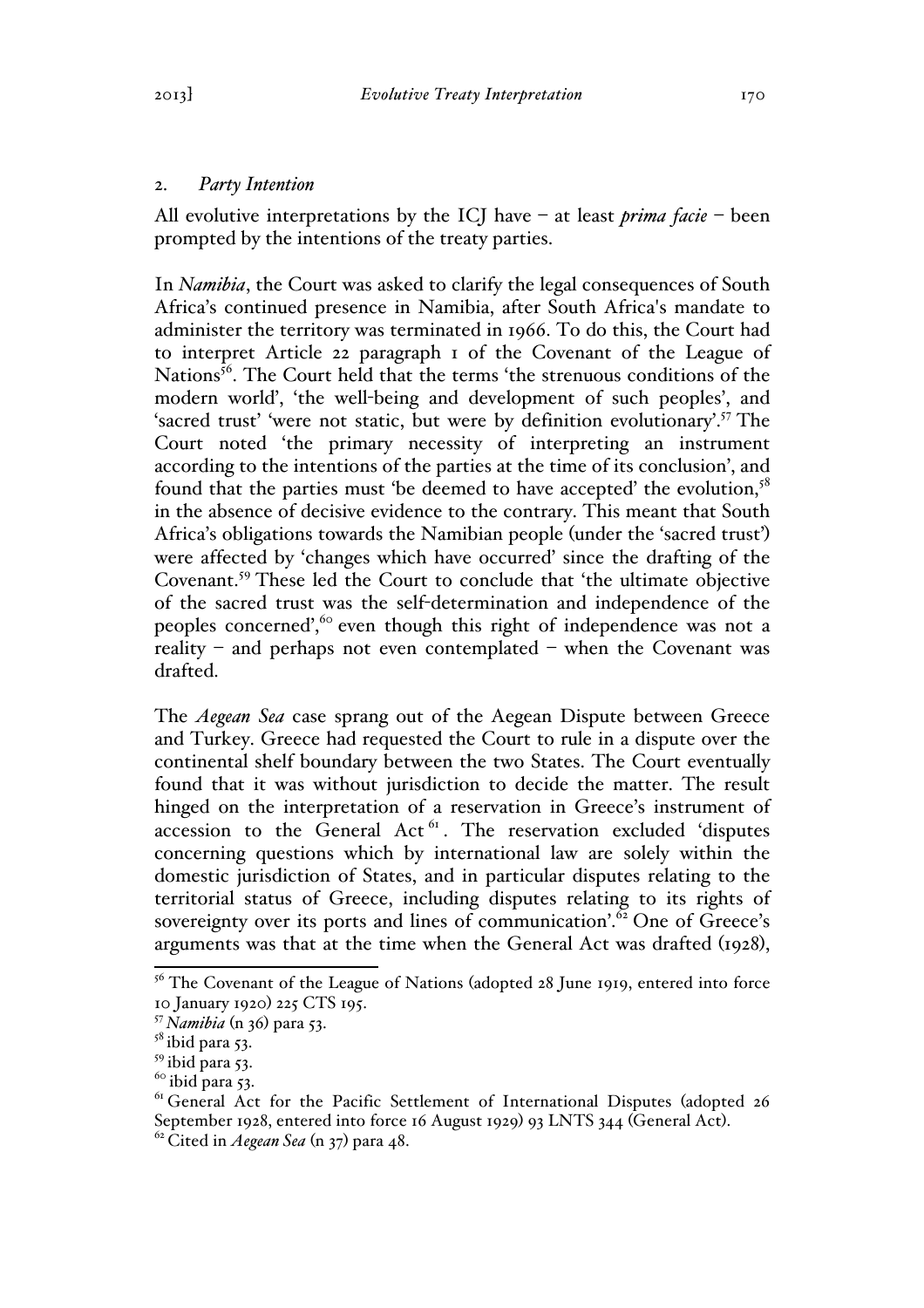and when Greece acceded to it (1931), 'the very idea of the continental shelf was wholly unknown'.<sup>63</sup> The argument implies that the meaning of the provision was frozen in time, either in 1928 or 1931. The Court did not agree, but rather established a 'presumption' that the meaning of 'territorial status' was 'intended' to 'follow the evolution of the law'. As in *Namibia*, the Court did not examine whether this presumed intention had been explicitly acknowledged at the time of drafting or at the time of accession.

*Dispute regarding Navigational and Related Rights* concerned the interpretation of an 1858 treaty<sup>64</sup> between Costa Rica and Nicaragua. The treaty, which was drafted only in Spanish, gave Costa Rica rights of navigation '*con objetos de comercio*' on the San Juan River, which runs on the border between the two countries. Nicaragua wanted '*con objetos de comercio*' to be interpreted as 'with articles of trade', ie only transportation of physical goods. Costa Rica argued that the correct interpretation was 'for the purposes of commerce', which would extend the freedom of navigation to a much wider range of activities. The latter interpretation was accepted by the Court.<sup>65</sup> Regarding the term 'comercio', Nicaragua argued that in 1858, it included only transportation of physical goods, and that this original meaning should prevail. The Court's starting point was that 'a treaty must be interpreted in light of what is determined to have been the parties' common intention', and that the intention is 'contemporaneous with the treaty's conclusion'.<sup>66</sup> The intention may, however, have been 'to give the terms used […] a meaning or content capable of evolving'. Such an intention does not have to be explicit; it 'may be presumed'. <sup>67</sup> The Court supported its argument with a reference to *Aegean Sea*. 68

These three cases show that, according to the ICJ, terms must be interpreted evolutively if (and, apparently, only if) the parties intended it. While this only says *when*, and not *how*, terms shall evolve, the latter question is presumably also controlled by party intention.

That a treaty's drafters intended terms to evolve does not presuppose that they could have foreseen the exact interpretive results reached by a future interpreter, or that they intended a specific future interpretation to

 $^{63}$ ibid para 77.<br> $^{64}$  Treaty of Limits (Costa Rica-Nicaragua, 15 April 1858).

<sup>64</sup> Treaty of Limits (Costa Rica-Nicaragua, 15 April 1858). <sup>65</sup> *Dispute regarding Navigational and Related Rights* (n 38) para 56.

 $66$  ibid para 63.

 $67$  ibid para 64.

<sup>&</sup>lt;sup>68</sup> ibid para 65.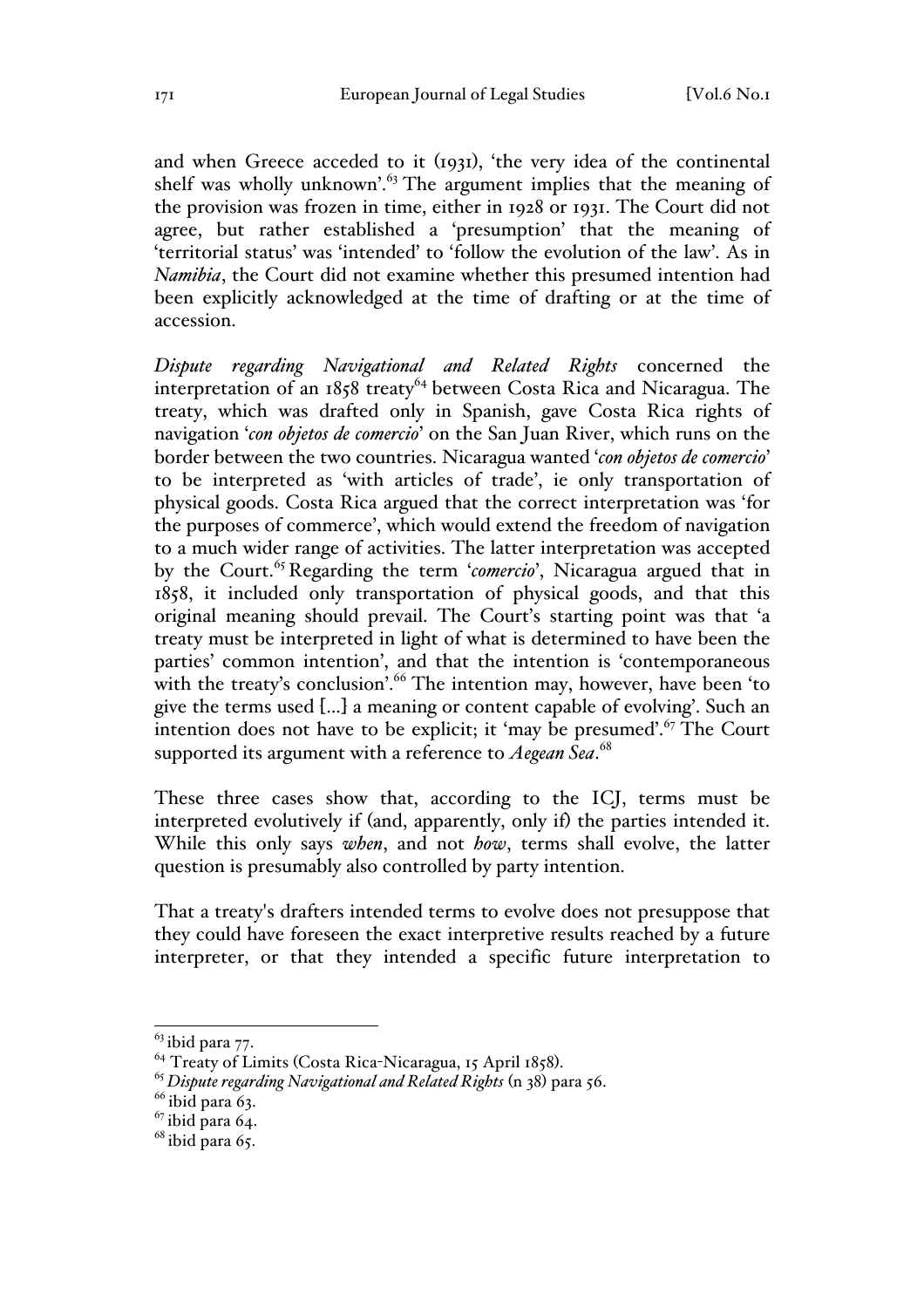prevail.<sup>69</sup> There is an important distinction between intention, control, and prediction. Evolutive treaty provisions may evolve as intended, even though they do so in ways the drafters cannot control and could not predict.<sup>70</sup>

# 3. *A 'General Rule'*

In *Dispute regarding Navigational and Related Rights*, the ICJ formulated a 'general rule' to determine when an evolutive intention 'must' be presumed:<sup>71</sup>

(1) First, the parties have used 'generic terms' (in which case the parties have 'necessarily […] been aware that the meaning of the terms was likely to evolve over time'), and

(2) the treaty 'has been entered into for a very long time or is 'of continuing duration''.

Applied on the treaty at issue, the 'general rule' allowed the Court to presume an intention to let the term '*comercio*' evolve; the term was 'generic', and the treaty's duration was 'unlimited'.<sup>72</sup> The conclusion was that Costa Rica's right now covered activities that in 1858 (when the treaty was concluded) were not considered '*comercio*'.

The rule built on the ICJ's approach in *Aegean Sea*, where the fact that 'territorial status' was a 'generic' term gave rise to the presumption that 'its meaning was intended to follow the evolution of the law', an argument that was supported by the fact that the General Act was 'designed to be of the most general kind' and of 'continuing duration'. 73

The 'general rule' was not used in *Namibia*. There, the Court found that the terms it interpreted were 'by definition, evolutionary' and that the

 <sup>69</sup> See *Matthews v. The United Kingdom*, <sup>30</sup> EHRR (1999) 361, para 39: 'The mere fact that a body was not envisaged by the drafters of the [ECHR] cannot prevent that

body from falling within the scope of the Convention'.<br><sup>70</sup> Bernhardt (n 49) 17 is at risk of confounding this when presenting a dichotomy between 'the original intentions of the drafters' of the ECHR and 'the relevance of changing conditions and opinions in State and society'. In this sense, evolutive interpretations do not have to be 'removed from' the intentions of the parties, as seems to be suggested by Catherine M Brölmann, 'Law-Making Treaties: Form and Function in International Law' (2005) 74 Nordic J Intl L 383, 394.

<sup>71</sup> *Dispute regarding Navigational and Related Rights* (n 38) para 66.

 $72$  ibid para 67.

<sup>73</sup> *Aegean Sea* (n 37) para 77.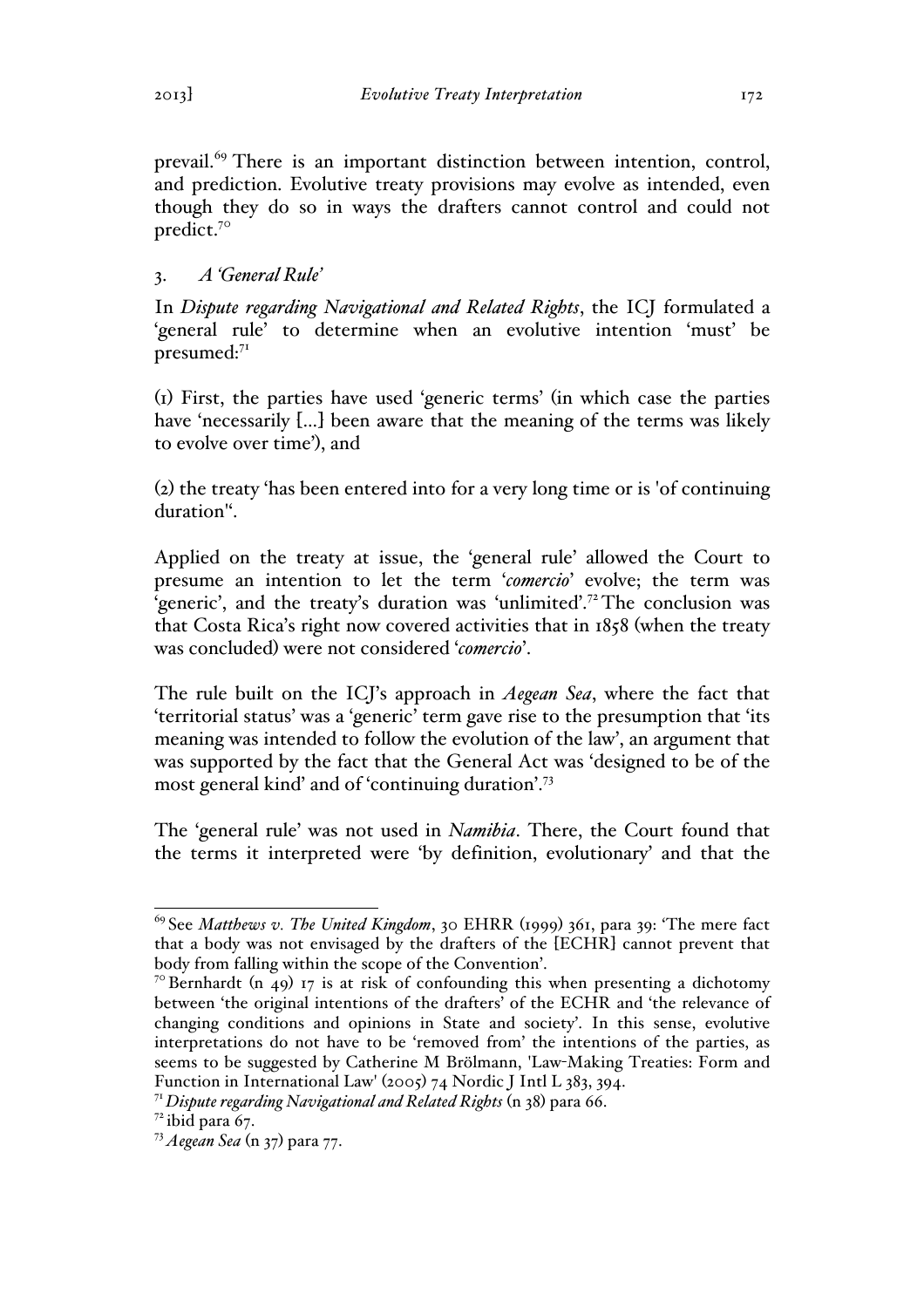parties 'must be deemed to have accepted' this. <sup>74</sup> The Court instead supported its reasoning with the observation that 'an international instrument has to be interpreted and applied within the framework of the entire legal system prevailing at the time of the interpretation'.<sup>75</sup> The quote seems to refer to the principle in Article  $31.3 \cdot c$ ,<sup>76</sup> but has alternatively read been read as a reference to a 'principle of harmonization', <sup>77</sup> and an obiter on evolutive interpretation.<sup>78</sup>

In formulating the 'general rule', the ICJ used the word '*must*'. As a consequence, presuming evolutive intent is an obligation on, not just an option for, the interpreter.

The 'general rule' is retroactive, in the sense that it applies to older treaties (for example, the treaty in Dispute regarding Navigational and Related Rights was concluded in 1858). With regards to treaties, the VCLT restricts retroactive *application* (Article 28), but not retroactive *interpretation*. The issue has practical relevance since customary law of treaty interpretation is continuously developing.<sup>79</sup>

<sup>79</sup> See Gardiner (n 4)  $51-69$  for a historical overview.

 <sup>74</sup> *Namibia* (n 36) para 53.

 $^{75}$  ibid para 53.

<sup>76</sup> Ulf Linderfalk, *On the Interpretation of Treaties: The Modern International Law as Expressed in the 1969 Vienna Convention on the Law of Treaties* (Springer 2007) 83; Oliver Dörr, 'Article 31. General Rule of Interpretation' in Oliver Dörr and Kirsten Schmalenbach (eds), *Vienna Convention on the Law of Treaties: A Commentary* (Springer 2011) 560. Villiger (n  $7)$  433 and Gardiner (n 4) 255-256 seem to agree. The statement is universal, in the sense that it applies to all 'international instruments'. That makes it similar to the principle in art 31.3.c. It also indicates that the statement is not a reference to the concept of evolutive interpretation, since that only applies to instruments intended to evolve. On the other hand, both the principle in art 31.3.c and the concept of evolutive interpretation concern only the 'interpretation' of treaties, while the quoted passage includes both 'interpreted' and 'applied'. The quote does not seem to be a reference to the doctrine of intertemporality (see s 4.1) below), since the 'continued manifestation' of a 'right' is something else than the

<sup>&#</sup>x27;interpretation and application' of <sup>a</sup> 'legal instrument'. <sup>77</sup> Isabelle Van Damme, 'Jurisdiction, Applicable Law, and Interpretation' in Daniel Betlehem and other (eds), *The Oxford Handbook of International Trade Law* (OUP 2009) 330. This principle is, according to ILC, 'Fragmentation of International Law: Difficulties arising from the Diversification and Expansion of International Law', Report of the Study Group of the International Law Commission, 13 April 2006, A/CN.4/L.682, at para 415, something more than the principle in art 31.3.c. Van Damme backs up her argument by referring to para 38 of the same ILC report. However, that part of the report and the phrase in *Namibia* concern different things: The report refers to 'previous treaty obligations', while *Namibia*'s phrase concerns rules 'prevailing at the time of the interpretation'. <sup>78</sup> Dupuy (<sup>n</sup> <sup>1</sup>) 129.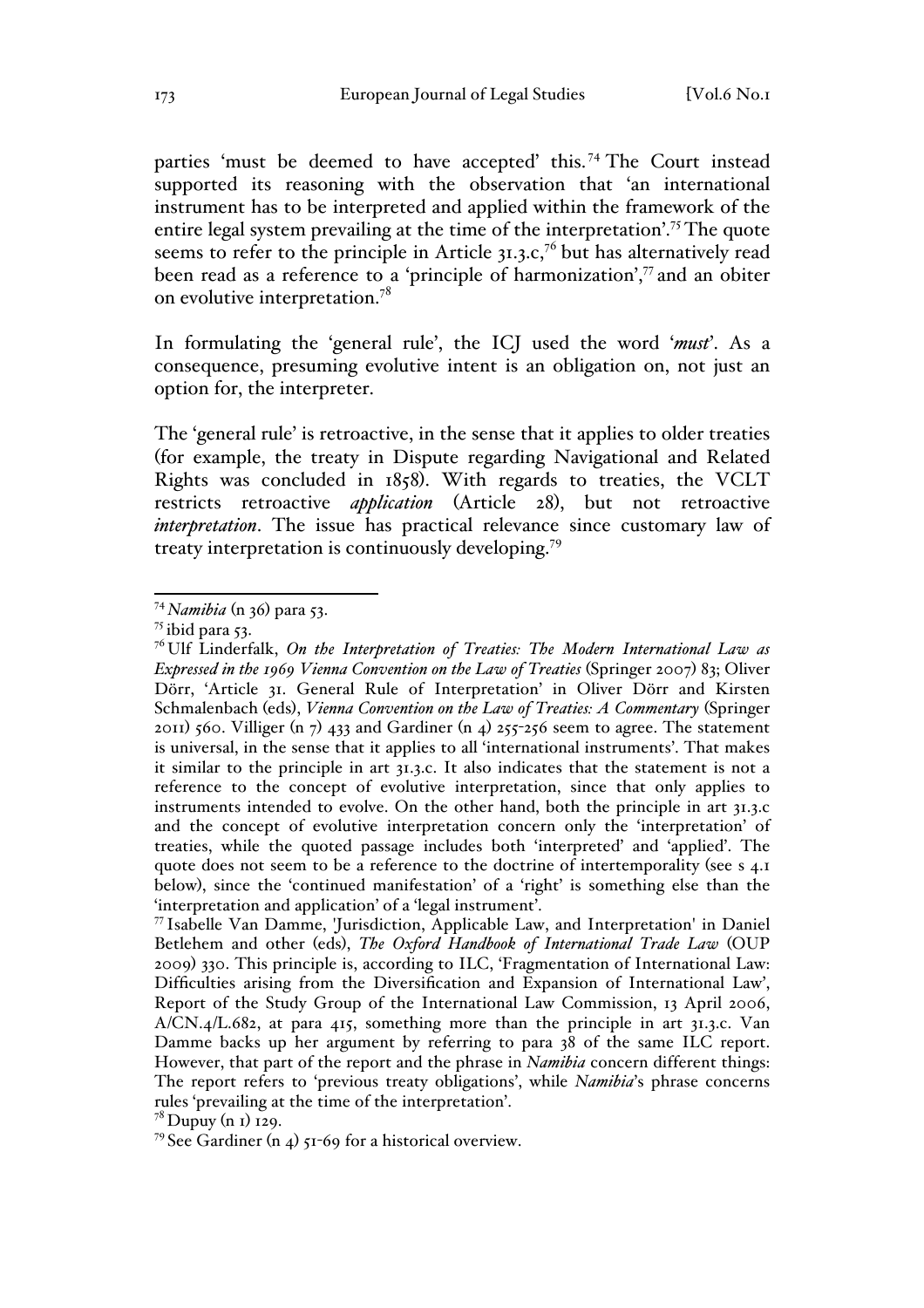According to the Court, presuming evolutive intent in cases where this would expand a State's obligations does not violate the principle that '{r]estrictions upon the independence of States cannot [...] be presumed'. <sup>80</sup> The principle stems from the PCIJ's *Lotus* judgement,<sup>81</sup> and could generally be said to have lost traction (if not disappeared completely) in recent times $82$ 

Even though the 'general rule' applies generally, it is no universal solution to all questions regarding evolutive interpretation.<sup>83</sup> It only says that when two conditions are fulfilled, an evolutive intention shall be presumed. This does not exclude establishing evolutive intentions where the conditions are not fulfilled, based on other arguments. And even when the two conditions are fulfilled, the presumption can be refuted by other arguments. Moreover, the rule seems suited only for terms that evolve (linguistically), since it offers no guidance on when to interpret non-evolving terms evolutively. Finally, it only concerns *when* an intention to let terms evolve shall be presumed; it says nothing about *how* terms shall evolve.

The rule has been criticized for an inherent risk of producing fictional intentions, <sup>84</sup> and it has been warned that evolutive interpretations detached from the intention of the parties 'may provide tribunals too much latitude, with too few safeguards, for discretionary decisionmaking' 85. Regarding the latter, that is true of all interpretations detached from the parties' intentions. A static interpretation where the parties intended evolution can be just as harmful as an evolutive interpretation the parties did not intend. As for the risk of fictional intentions, this is somewhat mitigated by the fact that the ICJ has on several occasions concluded that treaty parties did *not* intend evolution despite using evolving terms. Two examples are cited in *Dispute regarding Navigational and Related Rights*. 86

 <sup>80</sup> The point is discussed briefly in *Dispute regarding Navigational and Related Rights* (<sup>n</sup> 39) para 47.

<sup>81</sup>*The Case of the S.S. Lotus,* [1927] PCIJ Series A No 10, 18.

<sup>&</sup>lt;sup>82</sup> Luigi Crema, 'Disappearance and New Sightings of Restrictive Interpretation(s)' (2010) 21 EJIL 681, 686-688.

<sup>&</sup>lt;sup>83</sup> As Malgosia Fitzmaurice, 'Dynamic (Evolutive) Interpretation of Treaties, Part I', in (2008) 21 Hague YB Intl L 101, 153 notes, the concept of evolutive interpretation still awaits 'some general and definite conclusions'. <sup>84</sup> Thirlway (n 41) 142; French (n 53) <sup>296</sup>-297.

<sup>&</sup>lt;sup>85</sup> French (n 53) 300.

<sup>86</sup> *Dispute regarding Navigational and Related Rights* (n 38) para 63.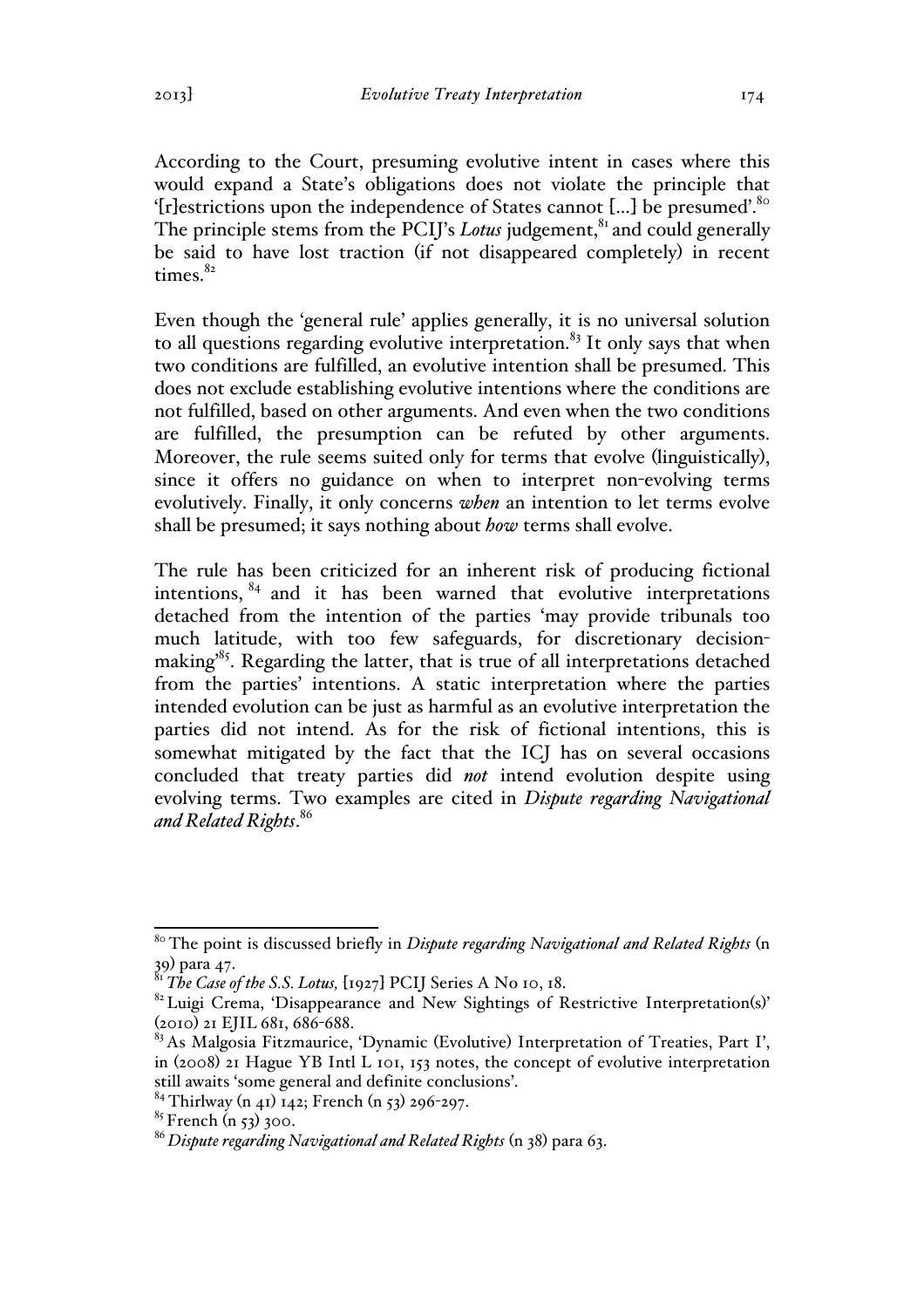The first is *Rights of nationals of the United States of America in Morocco*<sup>87</sup>*.* The Court found that the term 'dispute' in an  $1836$  treaty<sup>88</sup> between the US and Morocco was intended to cover both civil and criminal cases, since this was how the term was used in the Moroccan legal system when the treaty was drafted.<sup>89</sup> This was despite the argument that the term, in its 'ordinary and natural sense' at the time the case was decided, referred only to civil cases.

The second example, the *Kasikili/Sedudu Island*<sup>90</sup> case, concerned a border dispute. It was settled on the basis of an  $1890$  treaty<sup>91</sup> between the former empires of Germany and Britain, drafted in both a German and an English version. In interpreting the phrase 'centre of the main channel', which corresponded to 'Thalweg des Hauptlaufes' in the German version, the Court noted that the terms 'centre' and 'Thalweg' did not have the same meaning at the time the case was decided,<sup>92</sup> but also that they were 'used interchangeably' in 1890.<sup>93</sup> Therefore the parties had intended them to mean the same, and the Court solved the dispute on that basis. Put differently, the meaning of the terms had evolved since the treaty's conclusion, but the parties had not intended any evolving meaning to prevail.

A third example of generic terms not being interpreted evolutively is found in the *Petroleum Development Ltd v. Sheikh of Abu Dhabi*<sup>94</sup> arbitration. While not an ICJ case itself, it is notable because the ICJ explicitly distinguished it from its own reasoning in *Aegean Sea*. <sup>95</sup> The case concerned the interpretation of a 1939 contract that gave the company Petroleum Development the right to extract oil from the 'lands which belong to the Ruler of Abu Dhabi and its dependencies' and from 'all the islands and sea waters which belong to that area'.<sup>96</sup> The umpire presumed that by 1939, the modern concept of 'continental shelf' was unknown, and 'sea waters' thus had to be limited to the 'territorial maritime belt and its subsoil' of three

 <sup>87</sup>*Case concerning rights of nationals of the United States of America in Morocco* [1952] ICJ Reports 176.

 $88$  Treaty of Peace and Friendship (United States of America-Shereefian Empire) (16<br>September 1836).

September 1836). <sup>89</sup>*Rights of Nationals of the United States of America in Morocco* (n 87) 189.

<sup>90</sup> *Kasikili/Sedudu Island (Botswana/Namibia)* [1999] ICJ Reports 1045.

<sup>91</sup> Anglo-German Agreement of 1 July 1890 (Great Britan-Germany) (1 July 1980). <sup>92</sup> *Kasikili/Sedudu Island* (n 90) para 24.

 $93$  ibid para 25.

<sup>94</sup> *Petroleum Development Ltd v. Sheikh of Abu Dhabi*, (1951) 18 ILR 144.

<sup>95</sup> *Aegean Sea* (n 37) para 77.

<sup>96</sup> *Petroleum Development Ltd v. Sheikh of Abu Dhabi* (n 94) 151.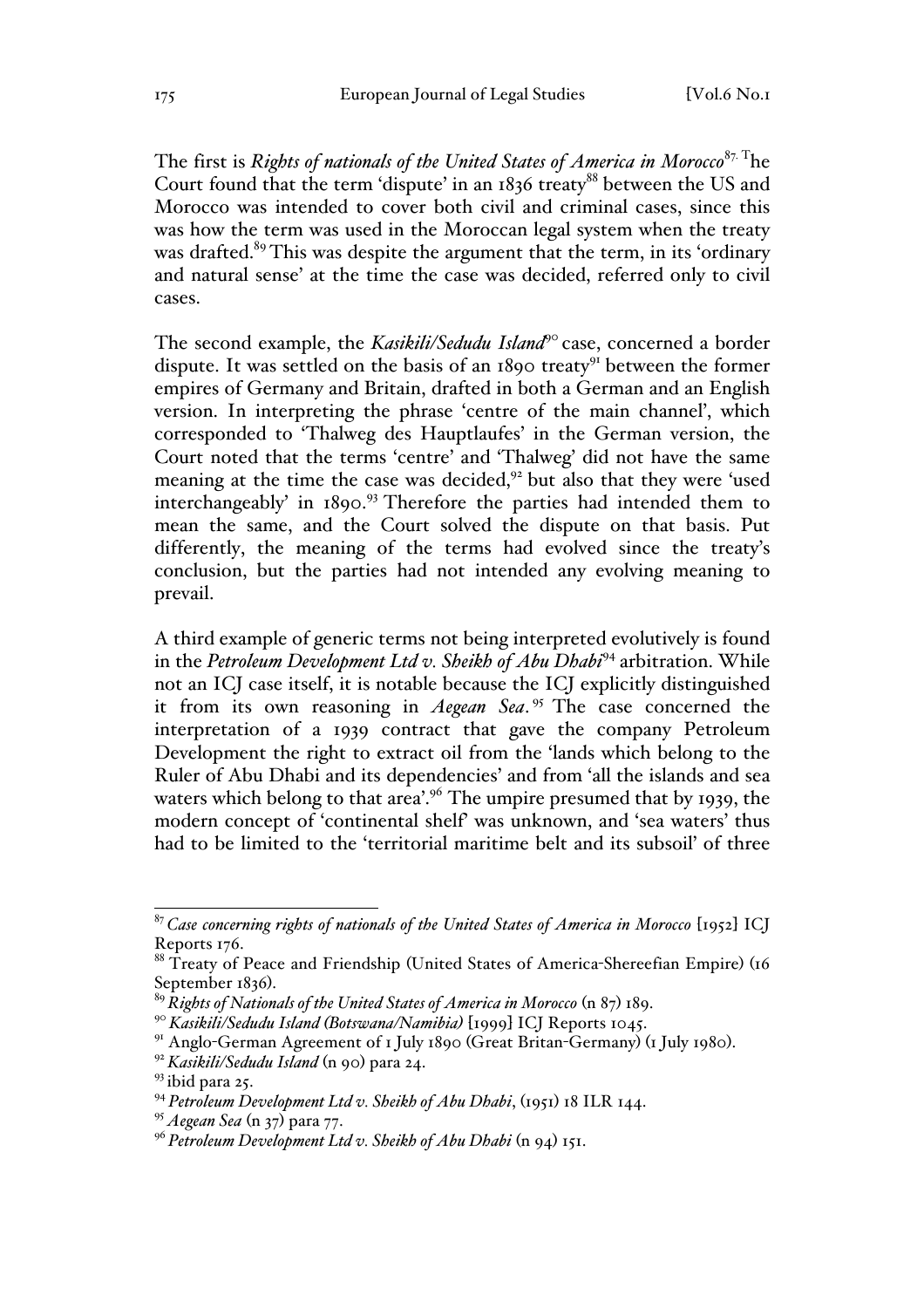miles from the coast.<sup>97</sup> An alternative approach would have been to consider 'sea waters' an evolving term, which would include whatever 'sea waters' (and their corresponding shelf) that at any time was under the Sheik's sovereignty. In distinguishing its own reasoning in *Aegean Sea* from the umpire's statement, the ICJ noted that there was 'an essential difference' between the two cases: It may be presumed that someone parting with valuable property rights 'intends only to transfer the rights which he possesses at that time', while a State, 'in agreeing to subject itself to compulsory procedures of pacific settlement, excepts from that agreement' a 'generic' category of disputes, can be presumed to have intended to make a reservation against anything falling within the ambit of the reservation in the future. $98$ 

In sum, these cases indicate that even where terms evolve, the ICJ is not willing to construct an evolutive intention in cases where a non-evolving intention is evident, or where there are specific circumstances that make the presumption of evolving intent implausible.

## 4. *A Taxonomy of Terms*

For purposes of evolutive interpretation, terms can be divided by two important distinctions. One is between terms that cannot be interpreted without value judgements, and terms whose meaning does not depend on values. These can be called 'value driven' and 'non-value driven' terms, respectively. Examples of the former include 'inhuman punishment', 'fair trial', and 'the well-being and development' of peoples. Examples of the latter include 'territorial status' and '*comercio*'. The other distinction is between terms that do and do not evolve linguistically, as outlined in the introduction above. The two categories can be called 'evolving' and 'nonevolving'.

When value driven terms evolve, tribunals seem to accept that the evolution was intended by the parties, without demanding further justification. That is presumably because values inevitably change over time, as new generations will have their own views on what is (for example) 'inhuman' or 'fair'. The parties are simply assumed to have been aware of this. The evolution of a non-value driven term is, on the other hand, not inevitable, and is thus less easily anticipated. The practice of the ICJ illustrates the point. Of the ICJ's three evolutive interpretations, only those in *Namibia* required value judgements. *Namibia* is also the only case where the ICJ did not see the need for its 'general rule', but established evolutive intent solely on the basis of the nature of the terms themselves.

 <sup>97</sup> ibid 152.

<sup>98</sup> *Aegean Sea* (n 37) para 77.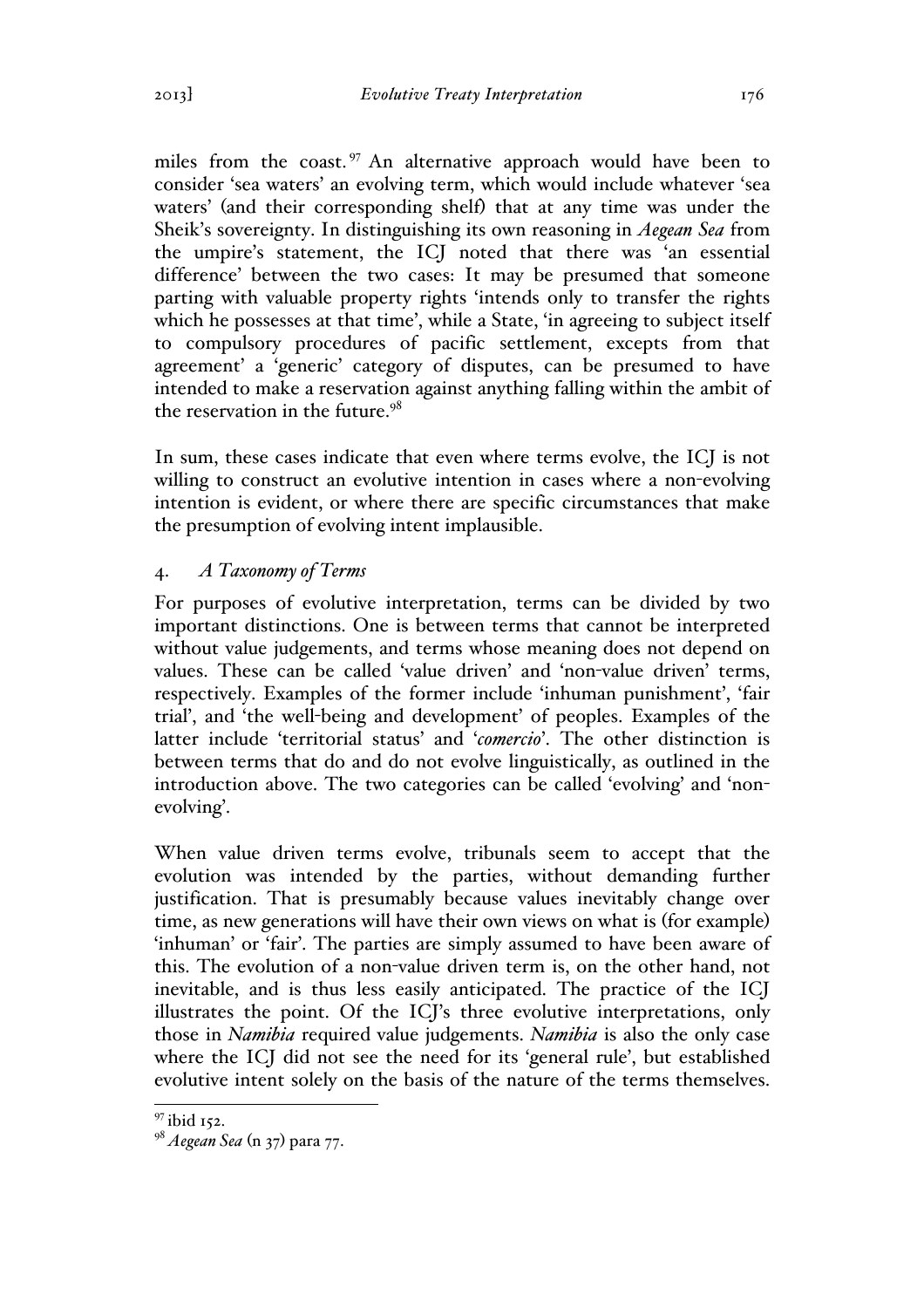A further example comes from human rights tribunals, who interpret many value driven terms, and frequently use evolutive interpretations.<sup>99</sup>

As noted in section 2, the only way a non-evolving term can be interpreted evolutively is to give it an evolving 'special meaning', as per the VCLT Article 31.4.

A taxonomy of terms could thus look like this:

# TABLE I

| Category                              | <b>Approach</b>                                                                                                       | <b>Illustrations</b>                                                |
|---------------------------------------|-----------------------------------------------------------------------------------------------------------------------|---------------------------------------------------------------------|
| driven<br>Value<br>evolving terms     | Evolutive intent can be<br>assumed by default                                                                         | <i>Namibia</i> , human rights<br>tribunals                          |
| driven<br>Non-value<br>evolving terms | Evolutive intent can be<br>established after<br>a<br>more comprehensive<br>evaluation, eg the ICJ's<br>'general rule' | Aegean Sea, Dispute<br>regarding Navigational<br>and Related Rights |
| Non-evolving terms                    | Evolution<br>be<br>must<br>based on a 'special<br>meaning'                                                            | The VCLT Article 31.4                                               |

# III. EVOLUTIVE INTERPRETATION AND SEMANTICS

# 1. *'Generic Terms'*

The ICJ has made 'generic terms' one of two conditions in its 'general rule' on evolutive interpretation. The closest thing to a definition of 'generic terms' it has given is that they '[refer] to a class of [something]'. <sup>100</sup> The terms that the ICJ has acknowledged to be generic are 'continental shelf<sup>101</sup> and '*comercio*'.<sup>102</sup>

This section will try to establish what the ICJ means by 'generic' terms.

'Generic reference' is a concept in the philosophy of language.<sup>103</sup> It can be defined as a designation for references that may be used to assert a 'generic proposition'. <sup>104</sup> A generic proposition is one whose referent is not a

<sup>&</sup>lt;sup>99</sup> See s 2.1 above, on how evolutive interpretation is a 'key theme' of the ECtHR.<br><sup>100</sup> Dispute regarding Navigational and Related Rights (n 38) para 67.<br><sup>101</sup> Aegean Sea (n 37).<br><sup>102</sup> Dispute regarding Navigational an

<sup>&</sup>lt;sup>104</sup> ibid 194.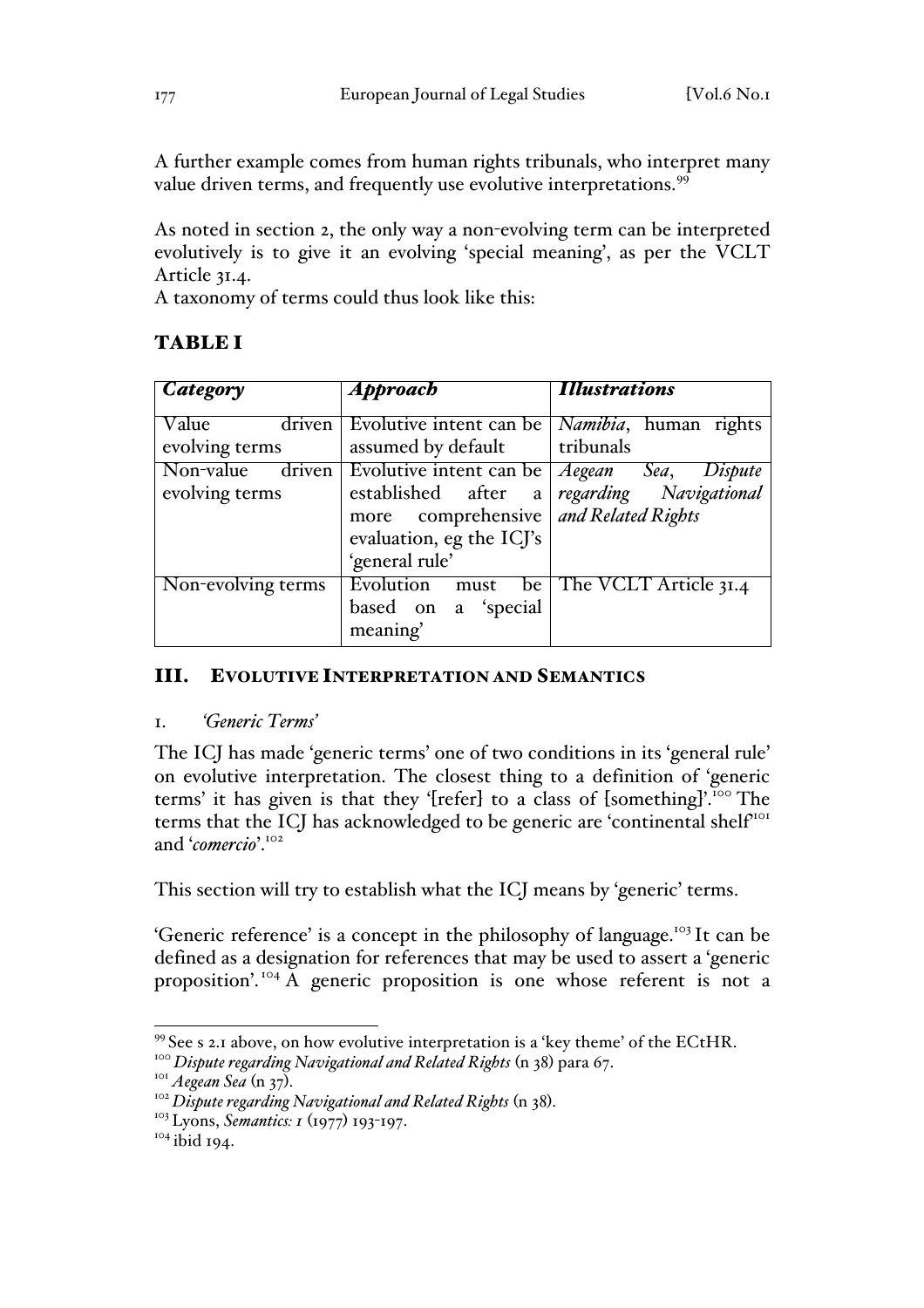specified group or individual, but an indeterminate class of referents.<sup>105</sup> The generic reference is distinct from the 'singular reference' and the 'general reference'. A singular reference refers to an individual entity, while a general reference refers to a specific set of entities.<sup>106</sup> Both can be either 'definite' or 'indefinite'. The former type refers to some specific individual entity or group, while the latter does not.<sup>107</sup>

Since generic references refer to 'classes' of referents, this philosophical definition looks similar to the one given by the ICJ.

The interpretations of 'territorial status' and '*comercio*' seem to conform to the philosophical definition of generic. 'Territorial status' refers to a class of issues, and '*comercio*' to a class of activities. Neither of them refers to specified entities, but to whatever entities that happen to share some particular trait(s).

In both cases, the interpreted terms had evolved (linguistically), in the manner described in section 1. Such evolution seems to be a prerequisite for using the ICJ's 'general rule', as noted in section 2. Not all generic references evolve, however. A basic example of a generic reference is the proposition 'lions are friendly beasts'.<sup>108</sup> 'Lions' does not refer to any set group of lions, but to lions as such. Yet the term is not likely to change in the way that 'sacred trust', 'territorial status', and '*comercio*' have. Lions will always be lions. While all lions die, and new lions will be borne, they are all 'lions' in the original meaning of the proposition. The 'ordinary meaning' of the term neither has changed nor is likely to change; the term 'lion' does not have to 'evolve' to encompass a lion that will be born tomorrow.

This inevitably leads to the conclusion that genericness, in the philosophical sense, does not necessitate evolution, in the legal sense. This conclusion must be reconciled with the ICJ's statements in *Dispute regarding Navigational and Related Rights*. The Court noted that 'where the parties have used generic terms in a treaty, the parties necessarily having

 $^{105}$ ibid 194.<br> $^{106}$ ibid 178.

<sup>&</sup>lt;sup>107</sup> ibid 178; Linderfalk (n 76) 75-76. For example, the 'the parties' in the VCLT art 31.3.c is a general definite reference. It is ambiguous (see note 144 below), but not generic. Van Damme (n 77) 334-335 notes that the WTO panel in the *European Communities – Measures Affecting the Approval and Marketing of Biotech Products – Report of the Panel* (29 September 2006) WT/DS291/R, WT/DS292/R, and WT/DS293/R rejected an 'evolutionary and effective interpretation of the phrase'. The Panel was correct in doing so, since the phrase is not generic, and the interpretive issue is about ambiguity rather than vagueness (see <sup>s</sup> 3.2 below). <sup>108</sup> Taken from Lyons (n 103) 194.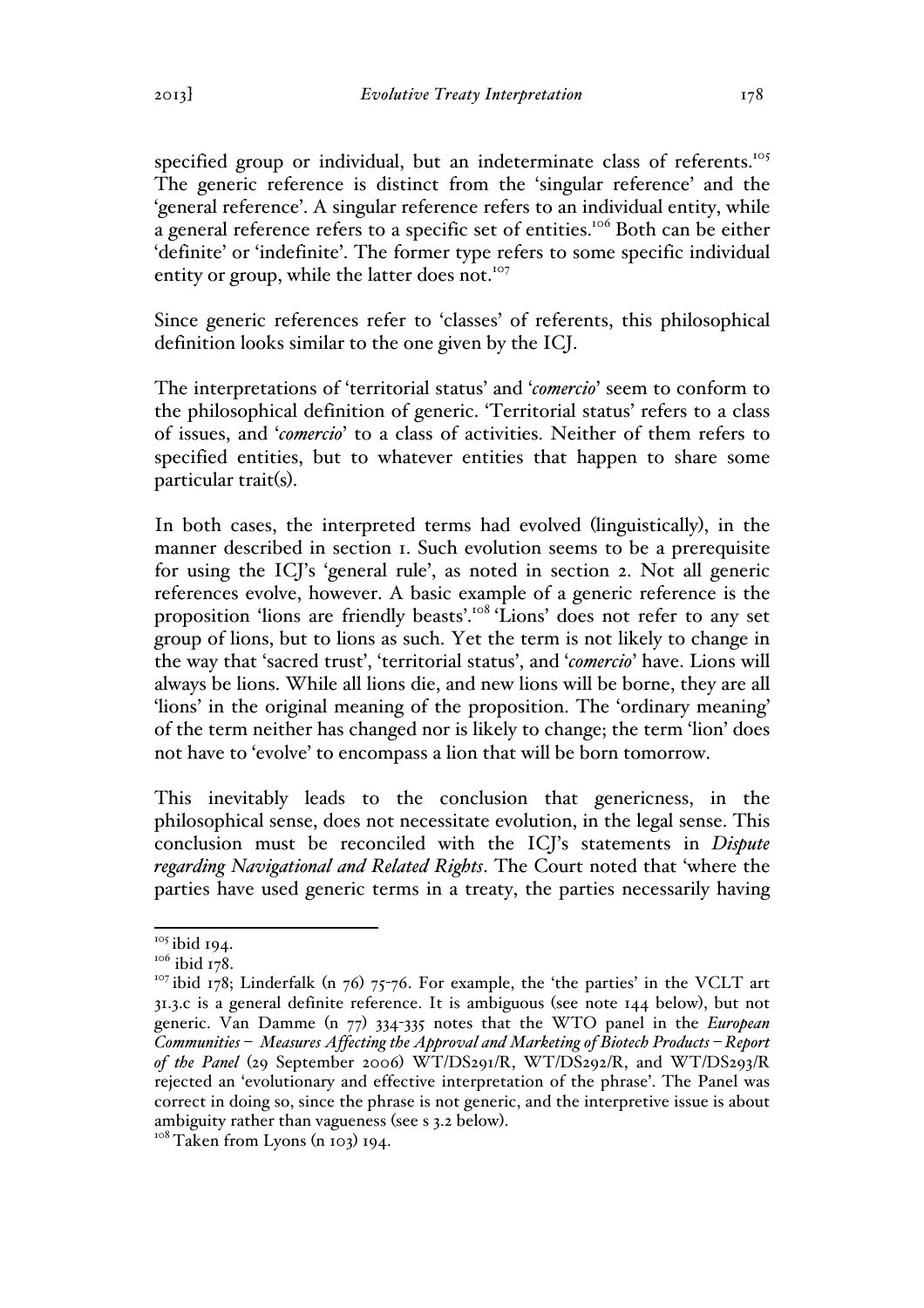been aware that the meaning of the terms was likely to evolve over time [...]',<sup>109</sup> but also that 'a generic term' is one that refers 'to a class' of (in this case) activities.110 As has been shown above, not all generic references are 'likely' (ie have more than a 50 % chance) to evolve. The Court could not infer from the fact that '*comercio*' refers to a class of activities that the term 'was likely to' change meaning over time.<sup>111</sup>

There seems to be three ways of reconciling the ICJ's statements.

The first is to interpret all generic (in the philosophical sense) terms evolutively, regardless of whether they have evolved linguistically. This is not feasible; a term cannot be interpreted evolutively without either having evolved or having been assigned an evolving 'special meaning'.

Another option to apply the rule to all evolving terms, leaving non-evolving terms unaffected (despite the fact these too can be generic). This solution is somewhat unsatisfactory from a *lex ferenda* point of view, since the rule would still apply to *all* generic terms that had evolved; even those where evolution was unlikely, or nigh impossible to predict. In the latter cases, it is hardly fair to presume an intention to let evolved meanings prevail.

The final possibility is to introduce a third condition for presuming evolutive intent. In addition to the evolving term being generic and the treaty being long-term or indefinite, some evolution in the term's meaning must have been more likely than not at the time of the treaty's conclusion.112 This seems preferable from a *lex ferenda* point of view, but cannot be said to be reflected in the ICJ's doctrine.<sup>113</sup>

<sup>&</sup>lt;sup>109</sup> *Dispute regarding Navigational and Related Rights* (n 38) para 66.<br><sup>110</sup> ibid para 67.<br><sup>111</sup> Just as the fact that the proposition 'lions are friendly beasts' is generic does not imply that 'lions' will change its meaning over time.<br><sup>112</sup> Thirlway (n 41) 137 criticizes the ICJ's reasoning in *Namibia*, arguing that it was

never proved that at the time of the treaty's conclusion, the concepts being interpreted evolutively were in fact regarded as such. Dawidowicz  $(n, 53)$  221-222 criticises *Dispute regarding Navigational and Related Rights* on the same grounds, endorsing the Separate Opinion of Judge Skotnikov. The complaints are fair, and the introduction of this third condition would make the requirement of such proof unequivocal.

<sup>&</sup>lt;sup>113</sup> The closest approximation is Judge Higgins' Declaration in *Kasikili/Sedudu Island* (n 90), which in para 2 defines 'generic term' as 'a known legal term, whose content the parties expected would change through time'. Her definition is echoed by Dörr (n 76) 534. The synthesis of ICJ doctrine up to 2007 (ie excluding *Dispute regarding Navigational and Related Rights*) contained in Linderfalk (n 76) 95 seems to include the condition as well, in that evolutive interpretation is only permissible if 'it can be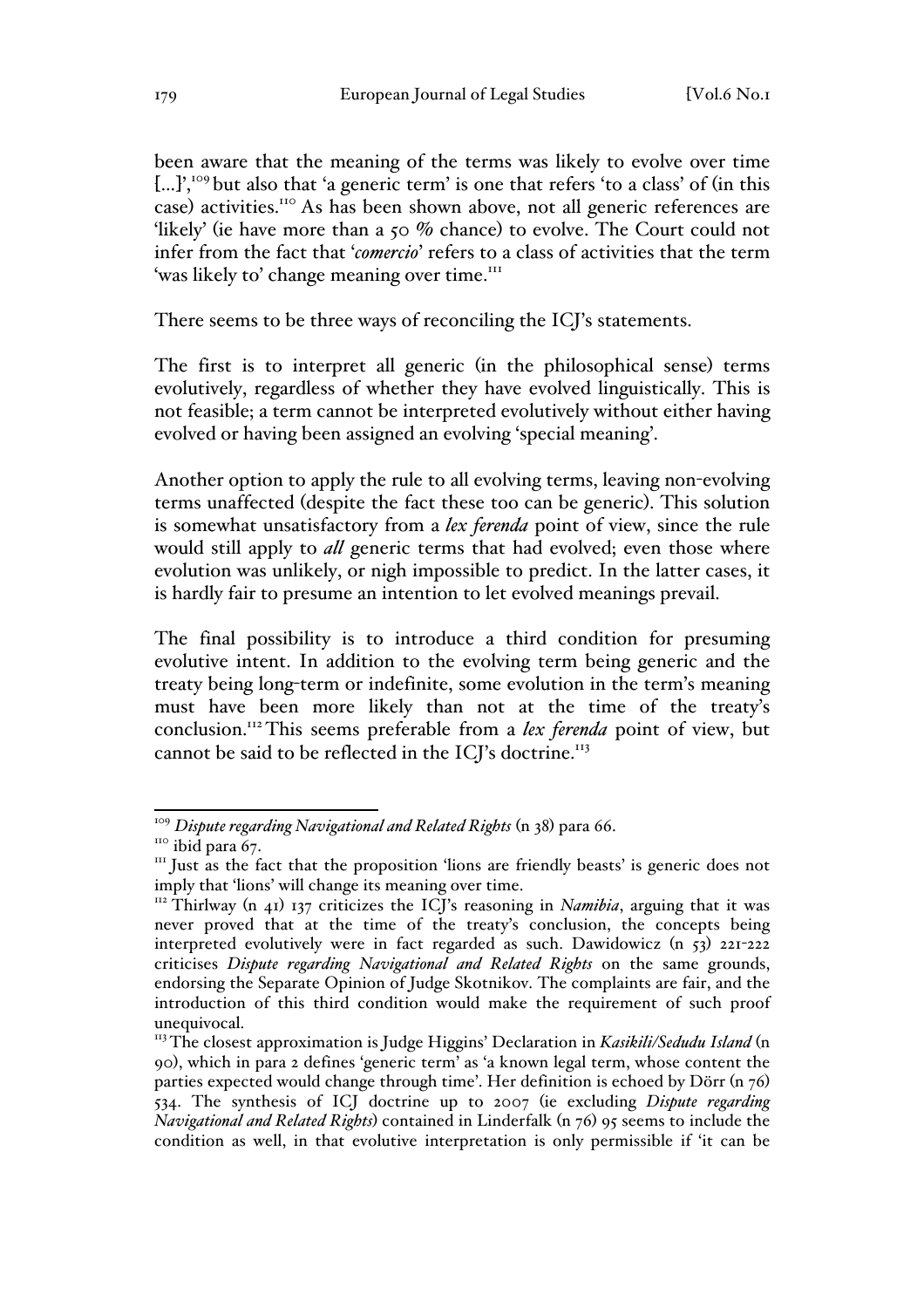One thing that is clear from the ICJ's decisions is that presumptions in favour of evolutive intent are restricted to generic terms. This is sensible; when a reference is not generic, it is singular or general. When treaty parties use singular or general references, they specify what entities they refer to. They usually do not intend later changes in meaning to affect that. An example is the ICJ's *Land and Maritime Boundary between Cameroon and Nigeria* case. The parties had referred to 'the mouth of the [river] Ebeji', which is a singular reference, in a treaty. The ICJ found that at the time of the treaty's conclusion, 'the parties only envisaged one mouth',<sup>114</sup> and it let that understanding prevail without further discussion. This view also explains the static interpretations reached in the *Laguna del desierto* and *Decision regarding delimitation of the border between Eritrea and Ethiopia* arbitrations mentioned above. In the first, the arbitration panel found that the (singular) reference to a 'water-parting' was 'not susceptible of any subsequent change through usage' or 'evolution of the language'.<sup>115</sup> The commission deciding the *Decision regarding delimitation of the border between Eritrea and Ethiopia* arbitration held that it would interpret treaties 'by reference to the circumstances prevailing when the treaty was concluded', which involved 'giving expressions (including names) used in the treaty the meaning that they would have possessed at that time'.<sup>116</sup> References to names will usually be singular references, which means that static interpretations are the most sensible.

### 2. *Ambiguity and Vagueness*

Questions of treaty interpretation can exist on two different levels. On one level are questions of resolving *ambiguity*, on another, questions of resolving *vagueness*.

The distinction is relatively clear-cut: 'A vague word has one meaning (and its application is unclear in some cases); an ambiguous word has more than one meaning (and it may be unclear, in some cases, which is in use)'.<sup>117</sup>

To illustrate the distinction, Ogden and Richards' 'triangle of reference' could be a useful tool. It distinguishes between 'symbol', 'reference', and

shown that the thing interpreted is <sup>a</sup> generic referring expression with <sup>a</sup> referent

*assumed by the parties* to be alterable' (emphasis added). <sup>114</sup> *Land and Maritime Boundary between Cameroon and Nigeria* (n 44) para 59.

<sup>115</sup> *Laguna del desierto* (n 45) para 130.

<sup>116</sup> *Decision regarding delimitation of the border between Eritrea and Ethiopia* (n 46) para 3.5.

<sup>117</sup> Timothy AO Endicott, *Vagueness in Law* (OUP 2000) 54. Jeremy Waldron, 'Vagueness in Law and Language: Some Philosophical Issues' (1994) 82 California L Rev 509, 512-513 has a more detailed explanation.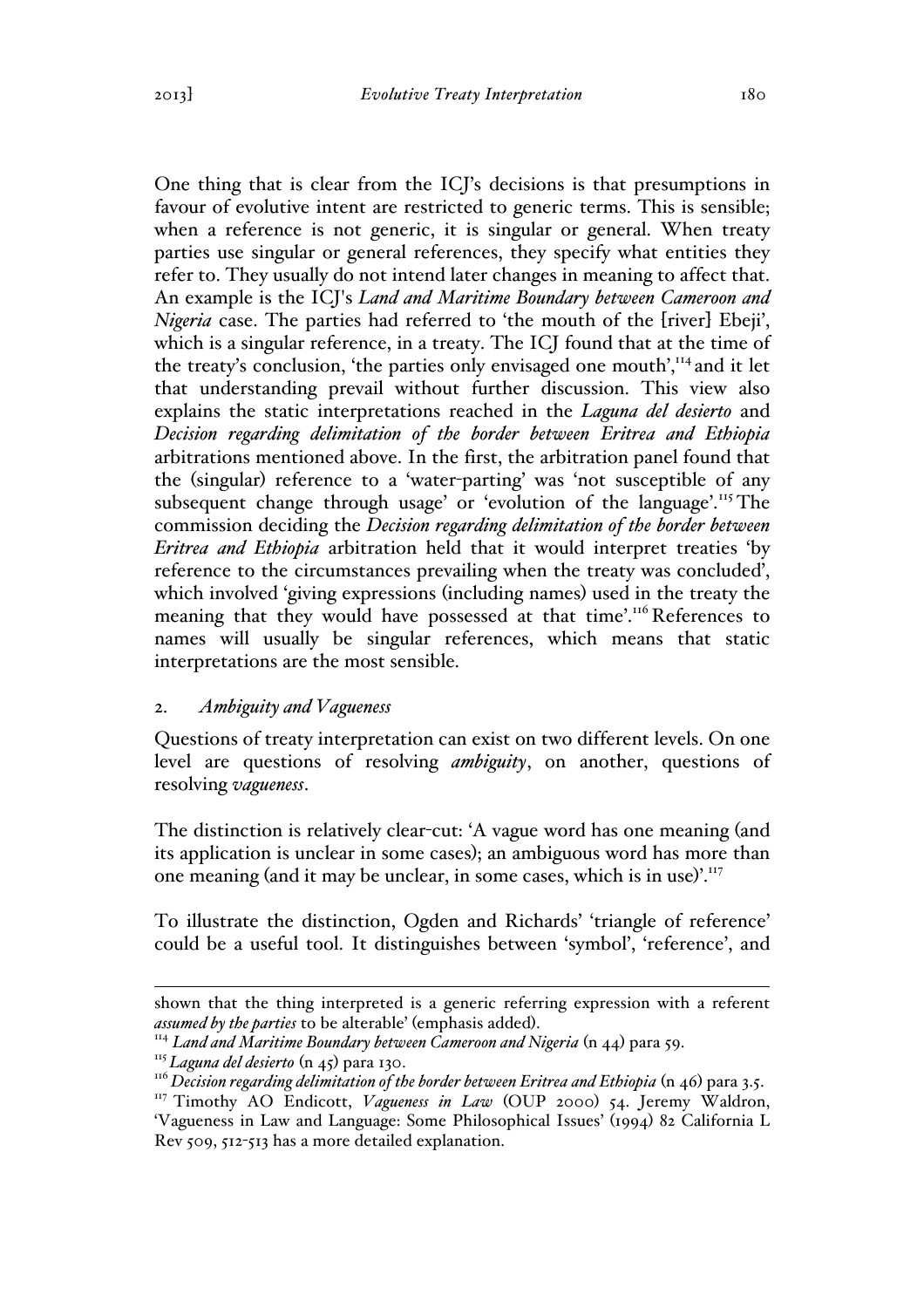'referent'. 'Symbols' are words, 'references' are the thoughts symbolized by the symbols, and 'referents' are the phenomena referred to by thoughts.<sup>118</sup> One symbol may symbolize several distinct references, but each reference has only one (more or less clear-cut) referent, which may or may not be fictional.<sup>119</sup>

Ogden and Richards visualized the triangle as follows.<sup>120</sup>



Combining the two theories shows, firstly, that only symbols can be ambiguous, by symbolizing more than one reference, and secondly, that only references can be vague, which is the case when the scope of a reference is unclear.

The distinction between ambiguity and vagueness has implications for the concept of evolutive interpretation.

Treaties (and all other sources of law) consist of symbols. Symbols may be ambiguous, but they are, presumably, always intended to symbolize a single reference. The reference may or may not be vague, and vagueness may or may not be intentional.

Certain references are vague in the sense that their scope varies over time. In such cases, it could be plausible to presume that the text is intended to evolve in line with the changing reference, in which case an evolutive interpretation is appropriate. For example, 'cruel and unusual punishment' (in the Eighth Amendment to the United States Constitution) will always

<sup>&</sup>lt;sup>118</sup> Ogden and Richards, *The Meaning of Meaning* (10<sup>th</sup> edn, Routledge & Kegan Paul 1949) 9-11.

 $119$  For example, the symbol 'Napoleon' symbolizes, among other things, the first Emperor of the French, and a character in George Orwell's 1945 novella *Animal Farm*. Their referents are a real man and a fictional pig, respectively.<br><sup>120</sup> Ogden (n 118), at 11.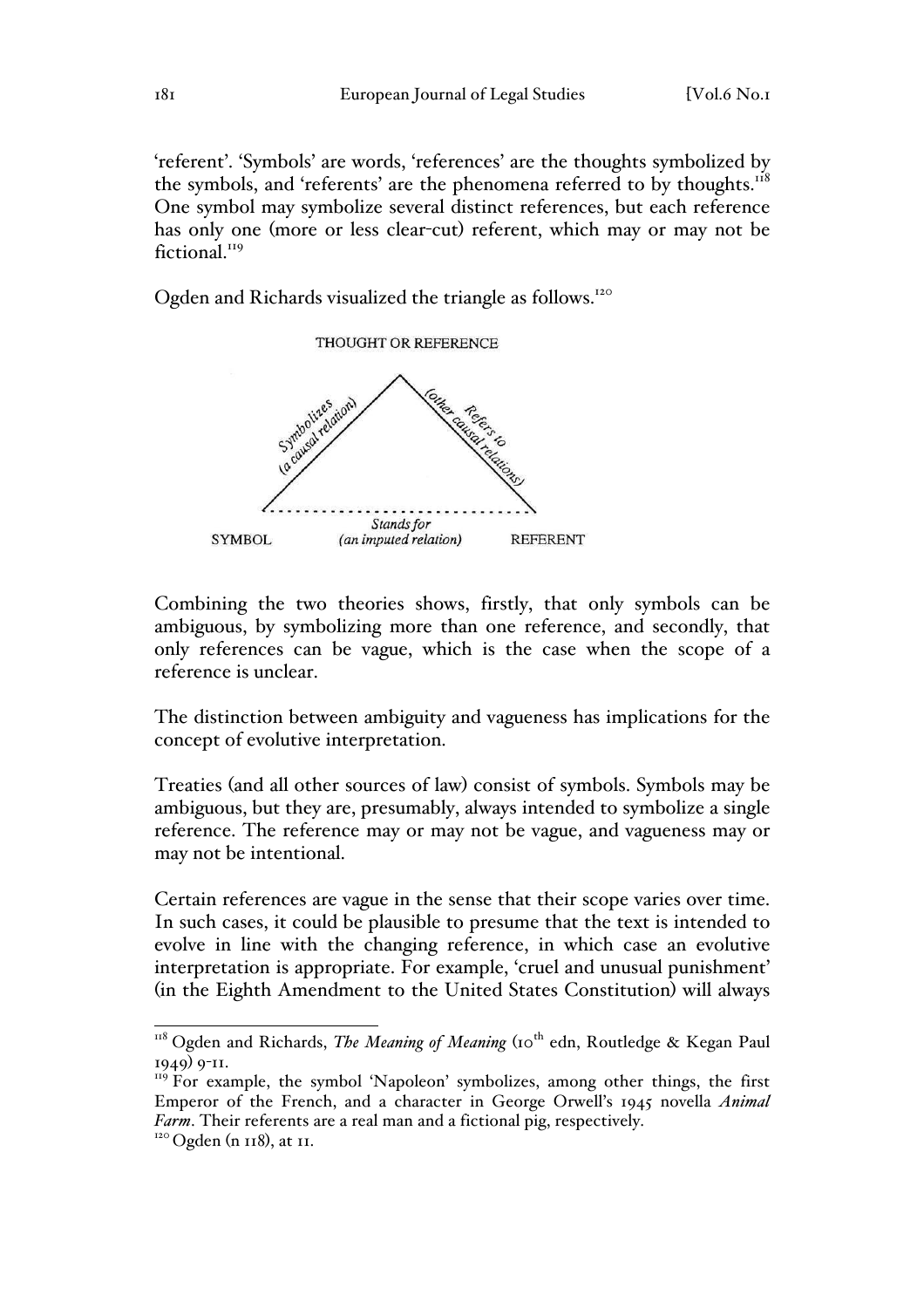symbolize the same reference, but the scope of the reference will change in line what is considered 'cruel' or 'unusual' in any given era.

Symbols may also change over time, in the sense that the symbol may come to symbolize new references, and no longer symbolize old references. An example is the word 'gay'. It used to primarily symbolize the attribute of being light-hearted and carefree. Nowadays, the most common symbolization is homosexuality.

Evolutive interpretation is an inappropriate tool for resolving ambiguity, for two reasons.

First, it is generally easier to predict *whether* a reference will change than to predict whether symbolizations will change. For example, using a value driven term makes the reference bound to change over time. Non-value driven terms can also be predicted to change their reference; for example in that the term '*comercio*' can come to include new activities in future. The same can not be said about changing symbolizations.

Second, it is easier to predict *how* a reference will change than to predict how a symbolization will change. When a reference changes, it is usually as a variation on what it was before (such as when a form of punishment that used to be considered human is considered 'inhuman', or when '*comercio*' comes to include a new activity). When a symbolization changes, however, the new symbolization may bear little resemblance to the old. The changing symbolizations of 'gay' is a case in point.

These two reasons make it much less plausible to presume that treaty drafters intended new symbolizations to prevail than it is to presume evolutive intent for changing references. Thus, if an interpretive issue is on the level of resolving ambiguity, evolutive interpretations are of little use. Their main function lies in resolving vagueness.

All the ICJ's evolutive interpretations have concerned vagueness. *Dispute regarding Navigational and Related Rights* illustrates the point especially well. The symbol '*con objetos de comercio*' was ambiguous, and the Court resolved the ambiguity without evolutive interpretations. The reference '*comercio*', which was part of the symbolization the Court chose, was vague, and the vagueness was resolved by an evolutive interpretation.

The distinction also explains an interesting difference between the two evolutive interpretations by the WTO Appellate Body. In *US – Shrimp*, it had to interpret the phrase (ie symbol) 'natural resources' in the GATT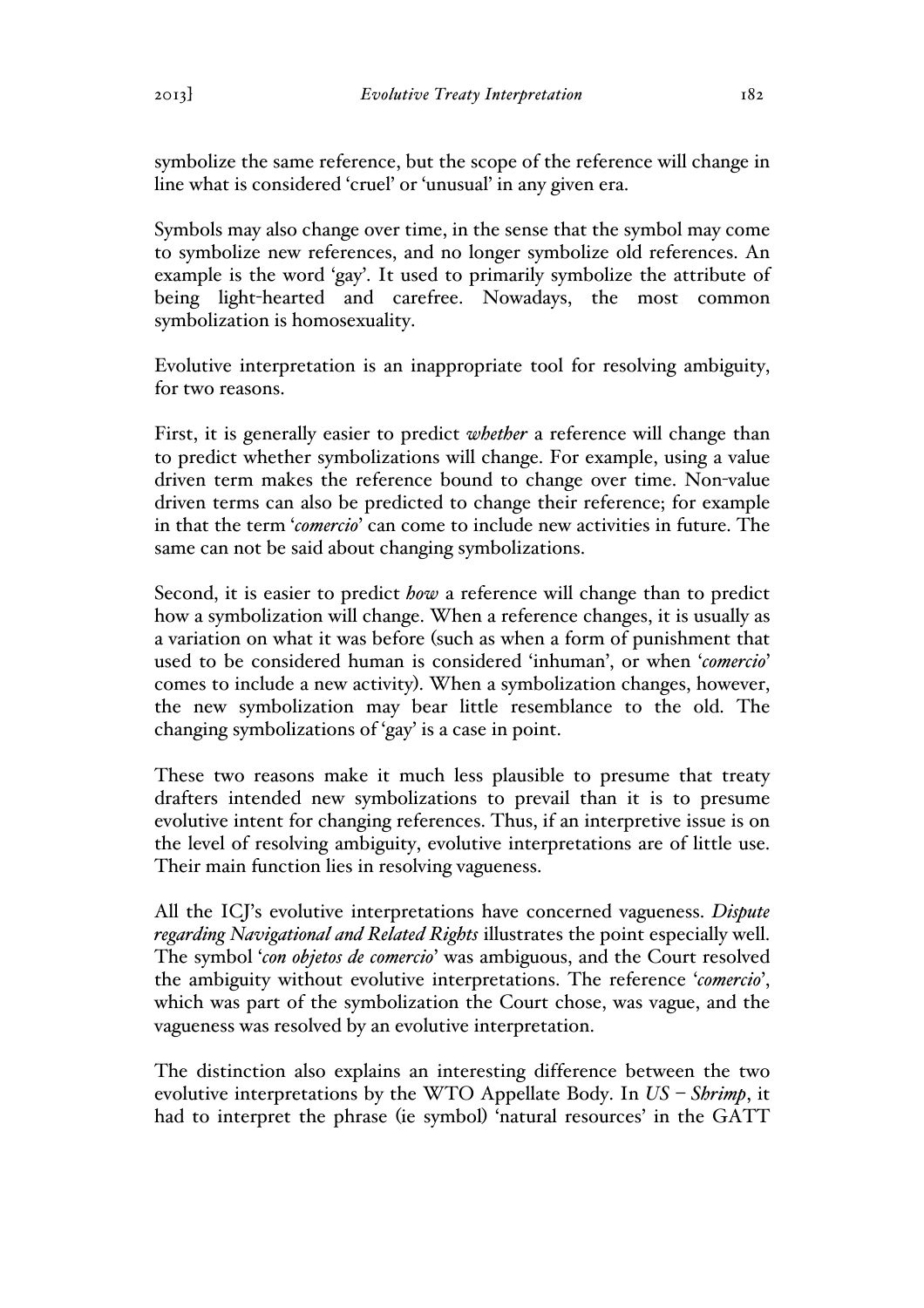$1994<sup>121</sup>$  Article XX(d). The parties disagreed on whether living resources were covered by the provision.<sup>122</sup> This was about resolving vagueness; the parties agreed that 'natural resources' were resources found in nature, but not on the exact contours of the concept. In *China – Publications*, the interpretation of the phrase (ie symbol) 'Sound Recording Distribution Services' in China's GATS Schedule<sup>123</sup> was contested. The parties offered two rivalling interpretations of 'sound recording': It could refer either to the physical medium on which sound was recorded, or to the intangible 'sound recording' itself.<sup>124</sup> This was a question of ambiguity, since these two are fundamentally distinct references. The question could not be solved by evolutive interpretation. This distinction is reflected by the role the evolutive interpretations played in the two cases. The evolutive interpretation in *US – Shrimp* was part of the report's ratio decidendi, and was used to resolve the interpretive issue.<sup>125</sup> In *China – Publications*, by contrast, the interpretive result was reached on the basis of 'ordinary meaning', 'context', and 'object and purpose';<sup>126</sup> the evolutive interpretation was (and had to be) an obiter. The obiter served to outline the (vague) reference that was chosen by resolving the (ambiguous) interpretive issue of the case.

#### IV. EVOLUTIVE INTERPRETATION DISTINGUISHED

#### 1. *The Doctrine of Intertemporality*

The so-called '*doctrine of intertemporality*' is conceptually distinct from evolutive interpretation, despite certain similarities between the two.

Giving a precise definition of the doctrine has proven difficult.<sup>127</sup> It most famously featured in the *Island of Palmas*<sup>128</sup> arbitration. It was formulated as a 'principle', designed to answer 'the question which of different legal systems prevailing at successive periods is to be applied in a particular case'.

The umpire presented the doctrine as made up of two 'elements'. The first

 $121$  General Agreement on Tariffs and Trade (adopted 15 April 1994, entered into force 1 January 1995) 1869 UNTS 187 (GATT 1994). <sup>122</sup> *US – Shrimp* (n 35) paras 125-127.

<sup>&</sup>lt;sup>123</sup> Schedule CLII - The People's Republic of China (1 October 2001) WT/ACC/CHN/49/Add.2 (China's GATS Schedule). <sup>124</sup>*China – Publications* (n 35) paras 349-350.

<sup>125</sup>*US – Shrimp* (n 35) paras 130-131.

<sup>126</sup>*China – Publications* (n 35) para 398.

 $127$  Koskenniemi (n 18) 455.

<sup>128</sup> *Island of Palmas (The Netherlands v. United States)*, 2 Reports of International Arbitral Awards (1928) 829.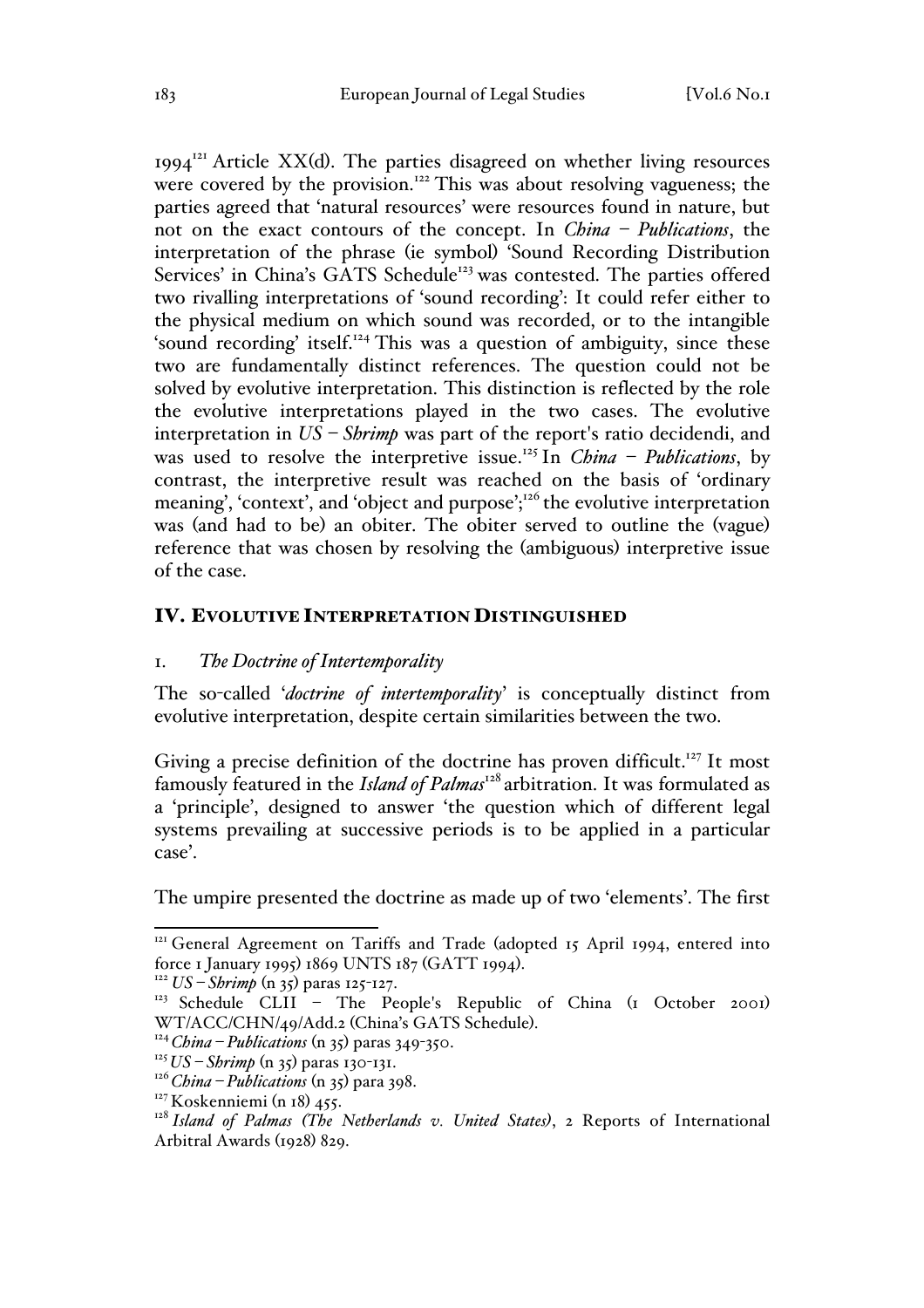was that 'a juridical fact must be appreciated in light of the law contemporaneous with it, and not of the law in force at the time when a dispute in regards to it arises or falls to be settled'. Secondly, 'the existence of [a] right, in other words its continued manifestation, shall follow the conditions required by the evolution of law'.<sup>129</sup>

The first element in the doctrine concerns which system of law that should be applied on a given 'juridical fact'.<sup>130</sup> Treaty interpretation, including questions of evolutive interpretation, concerns how a treaty (which may be part of the law applied on a juridical fact) is to be interpreted. These are two different matters.<sup>131</sup>

The doctrine's second element is harder to pin down. Prima facie, it only says that a right can be curbed or extinguished because of later developments in international law.132 The question of how a right must be maintained is clearly distinct from the question of how treaties should be interpreted (eg questions of evolutive interpretation). 133

The distinction between the doctrine and evolutive interpretation does not seem to be uniformly observed. Evolutive interpretation has been presented as a 'qualification' to the doctrine's first element,<sup>134</sup> and the ICJ's evolutive interpretation in *Aegean Sea* has been called an 'application of the doctrine of intertemporal law to the interpretation of a treaty'.<sup>135</sup> This confuses the distinct processes of deciding what law to apply and interpreting terms. The doctrine can determine what law of treaty

 $129$  ibid 845.

<sup>&</sup>lt;sup>130</sup> A 'juridical fact' can be defined as a 'fact with juridical relevance'; Rosalyn Higgins, 'Some Observations on the Inter-Temporal Rule in International Law' in Jerzy Makarczyk (ed), *Theory of International Law at the Threshold of the 21st Century: Essays in honour of Krysztof Skubiszewski* (Springer 1996)173.

<sup>131</sup> See *Draft articles on Responsibility of States for Internationally Wrongful Acts, with Commentaries*, reproduced in ILC, *Yearbook of the International Law Commission 2001 Volume II, Part Two* (United Nations 2007), para 9 of the commentary to art 13. *Iron Rhine* (n 32) para 79 apparently attempts to link the two concepts, by treating the 'intertemporal rule' as a 'relevant rule of international law' under the VCLT art 31.3.c. The approach is confusing; what the tribunal calls the 'intertemporal rule' is applicable to all treaties by default, there is no need to use art 31.3.c.

<sup>&</sup>lt;sup>132</sup> Rosalyn Higgins, 'Time and the Law: International Perspectives on an Old Problem' (1997) 46 ICLQ 501, 516; Gardiner (n 4) 253.<br><sup>133</sup> Higgins (n 132) 178; Ulf Linderfalk, 'Doing the Right Thing for the Right Reason –

Why Dynamic or Static Approaches Should be Taken in the Interpretation of Treaties' (2008) 10 Intl Community L Rev 109, 118.

<sup>&</sup>lt;sup>134</sup> John H Currie, *Public International Law* (2<sup>nd</sup> edn, Irvin Law 2008) 166.

<sup>&</sup>lt;sup>135</sup> Taslim O Elias, 'The Doctrine of Intertemporal Law' (1980) 74 AJIL 285, 301; Kotzur (n 13) para 7.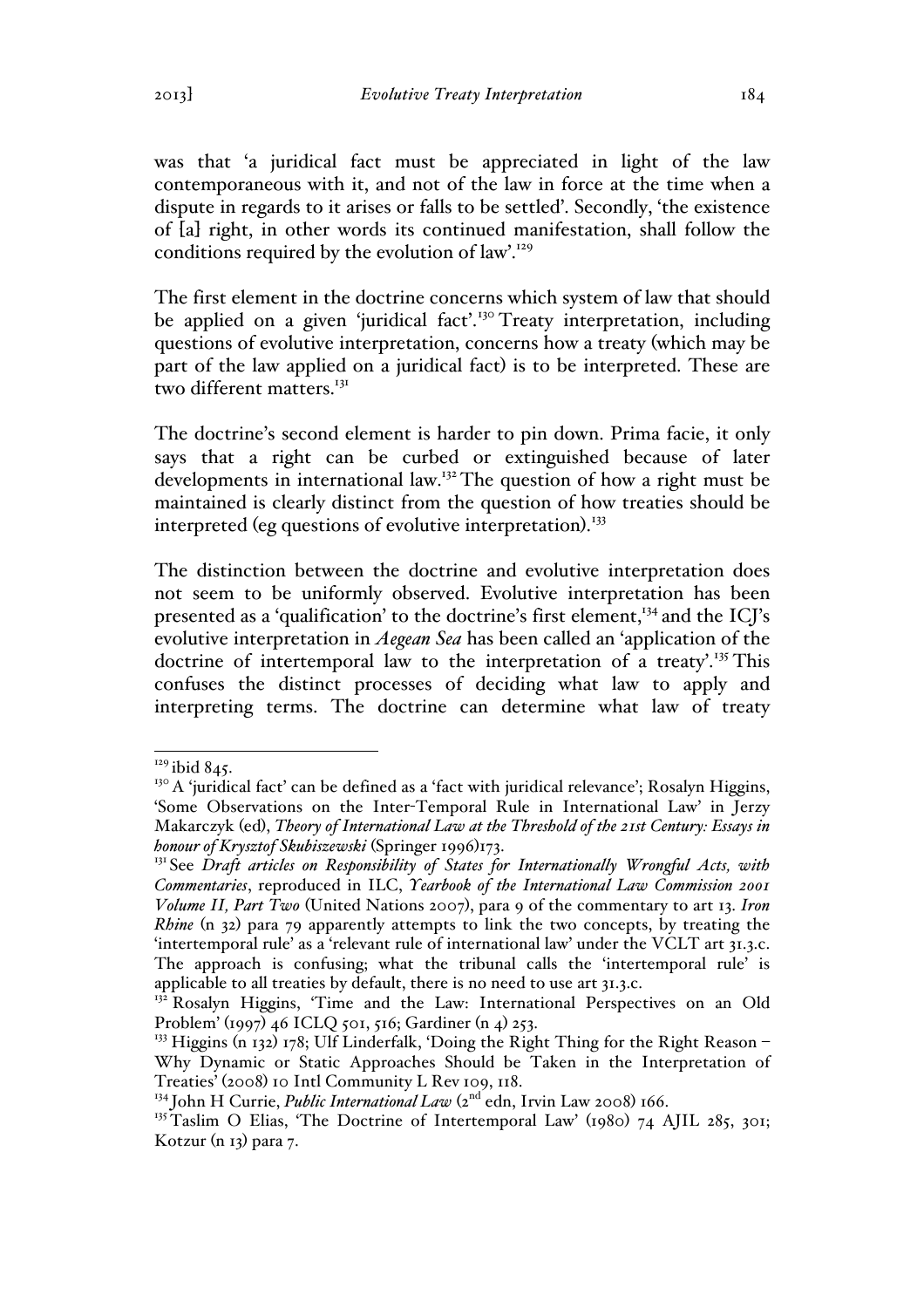interpretation that applies in a given situation, but only that law itself can determine whether terms in a treaty should be interpreted evolutively.<sup>136</sup>

In addition to the 'doctrine of intertemporality', the term 'intertemporal law' is used in various contexts. Textually, 'intertemporal' law means any law concerned with the passage of time. Under that definition, the 'doctrine of intertemporality' and evolutive interpretation are two examples of 'intertemporal law', <sup>137</sup> with other examples being rules concerning retroactivity (such as the VCLT Article 28 on the retroactivity of treaties) and norms of *lex posterior*. The usage of the terms is, however, not uniform.<sup>138</sup> The doctrine of intertemporality has been given various names, including 'the rule of intertemporal law',<sup>139</sup> 'the intertemporal rule', and 'the intertemporal principle'.<sup>140</sup> More problematic is the fact that the doctrine is not always distinguished from intertemporal law in general.<sup>141</sup>

Another related term is the 'principle of contemporaneity', under which 'the terms of a treaty must be interpreted according to the meaning they possessed, or which would have been attributed to them, and in the light of current linguistic usage, at the time when the treaty was originally concluded'. <sup>142</sup> With the recognition of evolutive interpretation as part of

<sup>&</sup>lt;sup>136</sup> Ulf Linderfalk, 'The Application of International Legal Norms over Time: The Second Branch of Intertemporal Law' (2011) 58 Netherlands Intl L Rev 147, note 51 makes a similar distinction.

 $137$  See eg Tavernier (n 1) 397; Kotzur (n 13) para 1-3. According to Campbell McLachlan, 'The Principle of Systemic Integration and Article 31(3)(c) of the Vienna Convention' (2005) 54 ICLQ 279, 316, evolutive interpretation is one response to the 'problem of intertemporality as it applies to treaties'. M Fitzmaurice (n 83) 113 calls the broader concept 'the theory of intertemporal law', which includes both the doctrine and evolutive interpretation. Higgins (n 55) 797 calls evolutive interpretation 'the temporal issue in treaty interpretation', which is presumably one out of several 'temporal issues' to be addressed by different rules of intertemporal law.

<sup>&</sup>lt;sup>138</sup>While linguistic differences do not necessarily entail legal disagreement, there is a risk that Higgins (n 132) 516 is right in that the doctrine of intertemporality has 'been read in the most remarkably extensive fashion, as providing obligatory rules in circumstances that it never addressed, with consequences that it never intended'. <sup>139</sup> ibid 515.

 $140$  Gardiner (n 4) 252 uses 'intertemporal law', 'the intertemporal rule' and 'the intertemporal principle' as synonyms.

<sup>141</sup> ibid 25 equates the doctrine with 'intertemporal law'. Joost Pauwelyn, *Conflict of Norms in Public International Law: How WTO Law Relates to other Rules of International Law* (CUP 2003) 266 writes: 'This reflects the so-called "evolutionary approach" to treaty interpretation. It is the second part of the intertemporal law'. The statement equates, first, the doctrine of intertemporality with 'intertemporal law' in general, and second, the doctrine's second element with evolutive interpretation.

<sup>&</sup>lt;sup>142</sup> Gerald Fitzmaurice, 'The Law and Procedure of the International Court of Justice 1951-4: Treaty Interpretation and Other Treaty Points' (1958) 34 BYBIL 203, 212.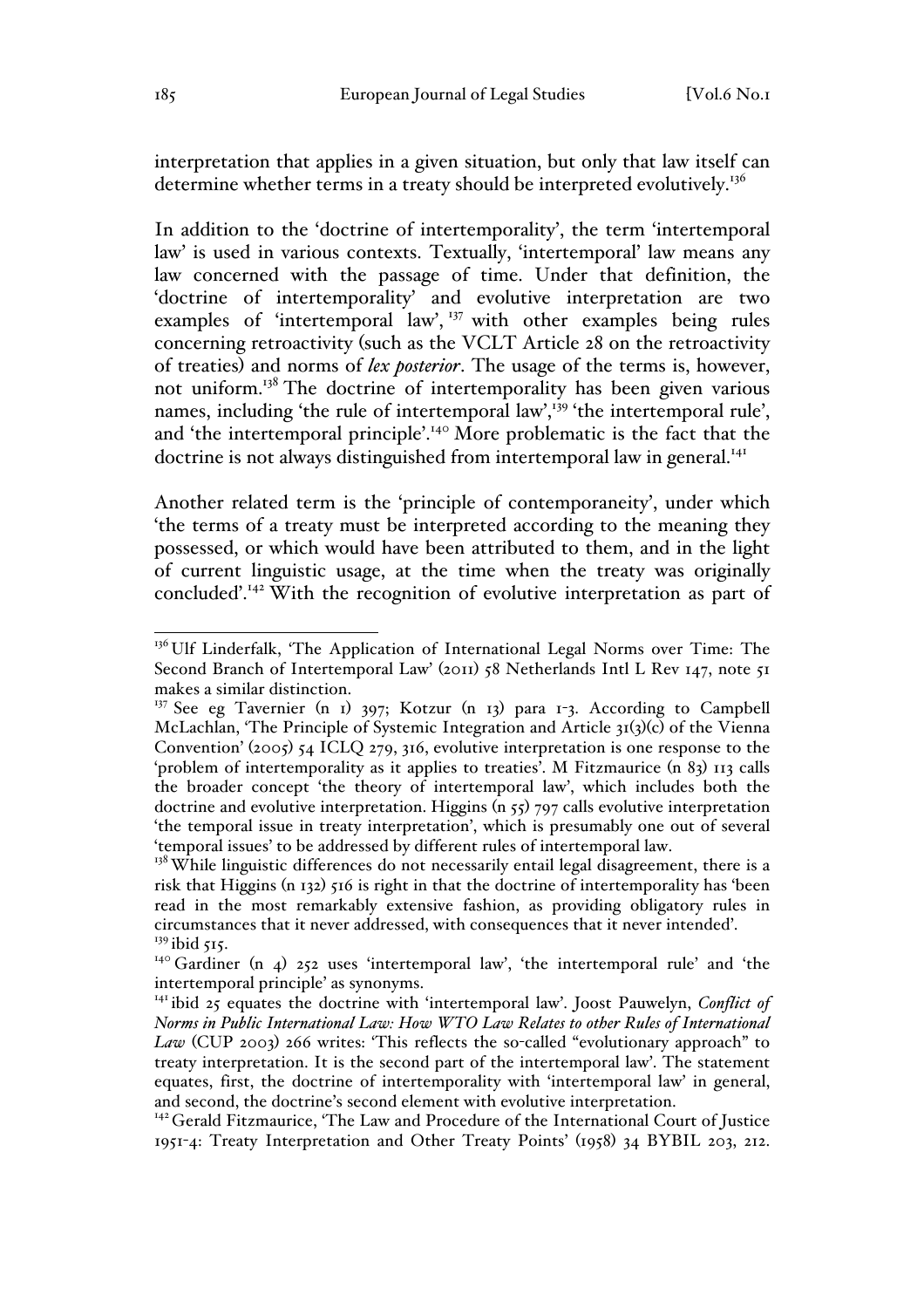international law, the 'principle' is now only applicable to terms that the parties did not intend to be interpreted evolutively.<sup>143</sup>

## 2. *The VCLT Article 31.3.c*

The principle in the VCLT Article 31.3.c allows 'any relevant rules of international law applicable in the relations between the parties' to be taken into account when interpreting treaties. There are debates over the interpretation of the provision's various elements,<sup>144</sup> but those will not be pursued here.

Instead, the focus will be on the tendency of some sources to confound Article 31.3.c with evolutive interpretation. One common assumption seems to be that the concept of evolutive interpretation is limited to determining whether 'relevant rules' in Article 31.3.c must exist at the time of a treaty's conclusion or if subsequent rules are relevant as well.<sup>145</sup> Whereas Article 31.3.c does not specify whether subsequent rules can be 'relevant', evolutive interpretation is not necessary to solving the question: Article 31.3.c is located in the same subparagraph as 31.3.a and 31.3.b, both

The definition is repeated by Dörr (n 76) <sup>533</sup> and Carlos Fernández de Casadevante y Romani, *Sovereignty and Interpretation of International Norms* (2007) 153 (who calls it the

<sup>&#</sup>x27;principle of contemporariness').<br><sup>143</sup> Dörr (n 76) 533 calls static interpretation a 'basic rule', Romani (n 142) 153 calls static interpretation a 'general rule' and evolutive interpretation an 'exception'. That is imprecise; the 'basic rule' is that treaties shall be interpreted according to their drafters' intentions, be it evolutively or statically.

 $144$  See eg Gardiner (n 4) 259-265; the biggest debate seems to be over the ambiguous

phrase 'the parties'. <sup>145</sup> ILC (n 77) para <sup>478</sup> seems to do this, by referring to *Namibia* (n 36) and *Aegean Sea* (n 37) when interpreting 'relevant rules' in art 31.3.c, not accounting for the fact that art 31.3.c was not invoked in *Aegean Sea*, and only as a supporting argument in *Namibia*. Similar reasoning is found in other sources, including Sinclair (n 48) 139-140; Gabrielle Marceau, 'A Call for Coherence in International Law: Praises for the Prohibition Against 'Clinical Isolation' in WTO Dispute Settlement' (1999) 33(5) J World Trade 87, 120-122; Pauwelyn (n 141) 265-266; Aust (n 12) 243-244; Stefan Zleptnig, *Non-Economic Objectives in WTO Law: Justification Provisions of GATT, GATS, SPS and TBT Agreements* (Martinus Nijhoff Publishers 2010) 75-77; Vassilis P Tzevelekos, 'The Use of Article 31(3)(C) of the VCLT in the Case Law of the ECtHR: An Effective Anti-Fragmentation Tool or a selective Loophole for the Reinforcement of Human Rights Teleology? Between Evolution and Systemic Integration' (2010) 31 Michigan J Intl L 621, 660; Matthias Herdegen, 'Interpretation in International Law', The Max Planck Encyclopedia of Public International Law (January 2013 edn) <www.mpepil.com> accessed 28 April 2013, para 22. Bugge Thorbjørn Daniel, 'Chapter 3: Interpretation, sources of law and precedent' in Birgitte Egelund Olsen, Michael Steinicke and Karsten Engsig Sørensen (eds), *WTO Law – from a European perspective* (Kluwer Law International 2006) 83 writes that art 31.3.c 'includes evolutionary interpretation'.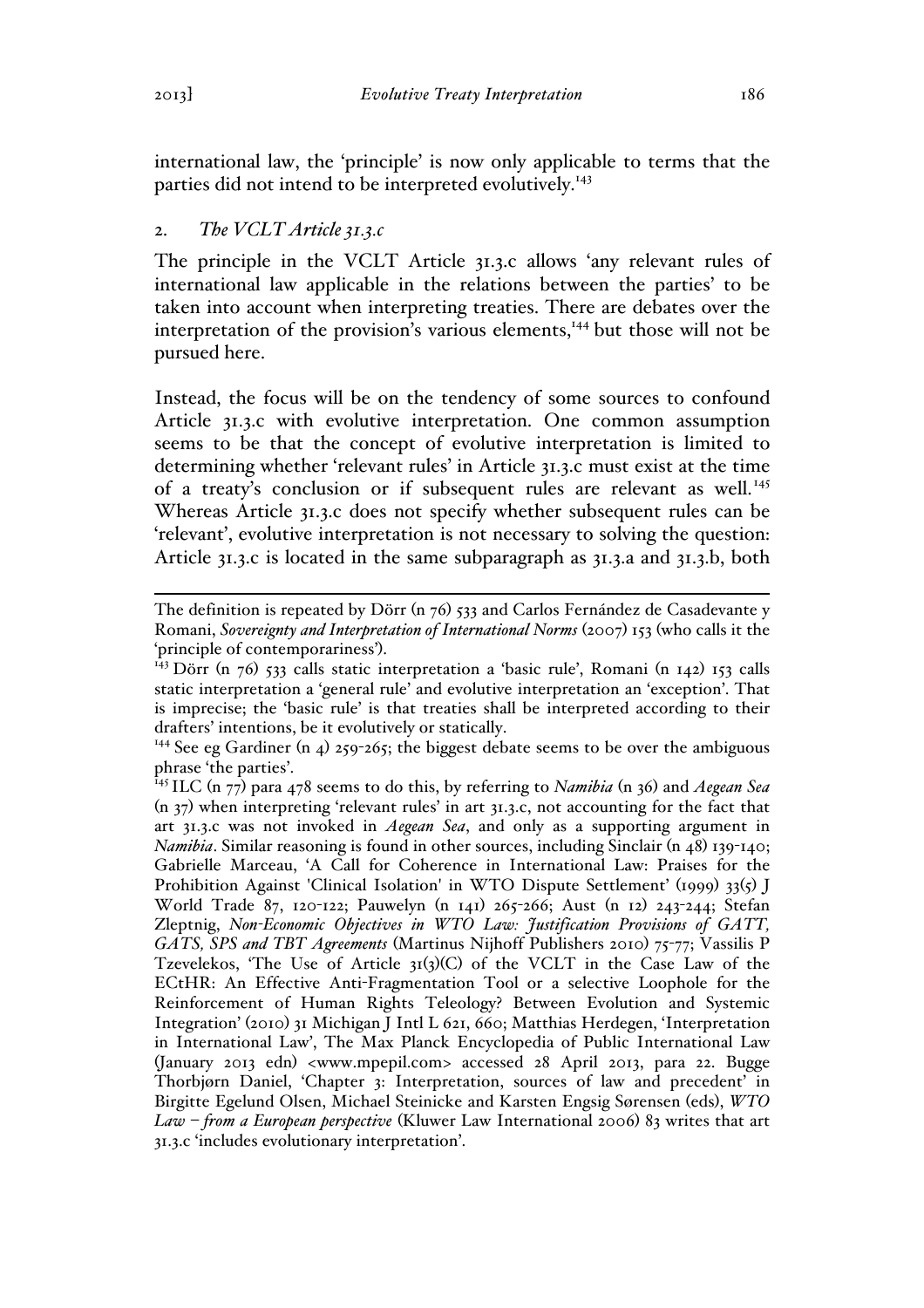concerning interpretive elements subsequent to the treaty being interpreted, and it may therefore be a plausible conclusion that any rule, regardless of the time of its creation, can be 'relevant'.<sup>146</sup> The problem with the assumption noted above is not that it is superfluous, however, but that it is incorrect: Evolutive interpretation is conceptually independent from Article  $31.3.c.<sup>147</sup>$ 

The difference is simply that Article 31.3.c is about interpretation in light of other law, while evolutive interpretation is about interpretation in light of some current meaning. This means that the range of relevant arguments to determine the evolution of an evolving term will often be much broader than just the 'rules of international law' that Article  $31.3$ .c mentions.<sup>148</sup> Moreover, since evolutive interpretations are based primarily on the parties' original intentions, and thus rooted in other parts of the VCLT Article 31 than 31.3.c, they are permissible regardless of whether the conditions in Article 31.3.c are fulfilled. Evolution is thus possible even though the rule being invoked is not a formal 'rule' in Article 31.3.c's sense, and even though it is not binding on 'the parties'. Similarly, Article 31.3.c may be invoked in cases where interpreting evolutively is not permissible, notably when the term being interpreted was not intended to be evolutive.149

 <sup>146</sup> Gardiner (<sup>n</sup> <sup>4</sup>) <sup>251</sup> and 259, referring to DW Greig, *Intertemporality and the Law of Treaties* (2001) 46, and Villiger (n 7) 433 support this. Sinclair (n 48) 139; Marceau (n 145) 120-122; Pauwelyn (n 141) 265; Zleptnig (n 145) 75 explicitly disagree.

<sup>&</sup>lt;sup>147</sup> Donald H Regan, 'International Adjudication: A Response to Paulus-Courts, Custom, Treaties, Regimes, and the WTO' in Samantha Besson and John Tasioulas (eds), *The Philosophy of International Law* (OUP 2010) 235 notes that art 31.3.c gives a rule 'normative significance' to the interpretation, as distinct from treating it as 'empirical evidence'. As Benn McGrady, 'Fragmentation of International Law or 'Systemic Integration' of Treaty Regimes: EC – Biotech Products and the Proper Interpretation of Article 31(3)(C) of the Vienna Convention on the Law of Treaties' (2008) 42 J World Trade 589, 593 observes, 'the question of when a decision maker may take an extraneous treaty into account in treaty interpretation is distinct from the question of when Article  $3I(3)(c)$  binds a decision maker to do so'. Dörr (n 76) 566 makes a similar point, in that 'rules extrinsic to the treaty' may become relevant without the use of art 31.3.c.

<sup>148</sup>*Dispute regarding Navigational and Related Rights* (n 38) para 64 illustrates this point: '[…] a meaning or content capable of evolving, not one fixed once and for all, so as to make allowance for, *among other things*, developments in international law' (emphasis added). Ress (n 6) 25 makes a similar point: 'the theory of evolutionary treaty interpretation does not provide for any particular limitation to certain types of legal acts, declarations, or circumstances'.<br><sup>149</sup> Lorand Bartels, 'Article XX of the GATT and the Problem of Extraterritorial

Jurisdiction: The Case of Trade Measures for the Protection of Human Rights' (2002) 36 J World Trade 353, note 8.